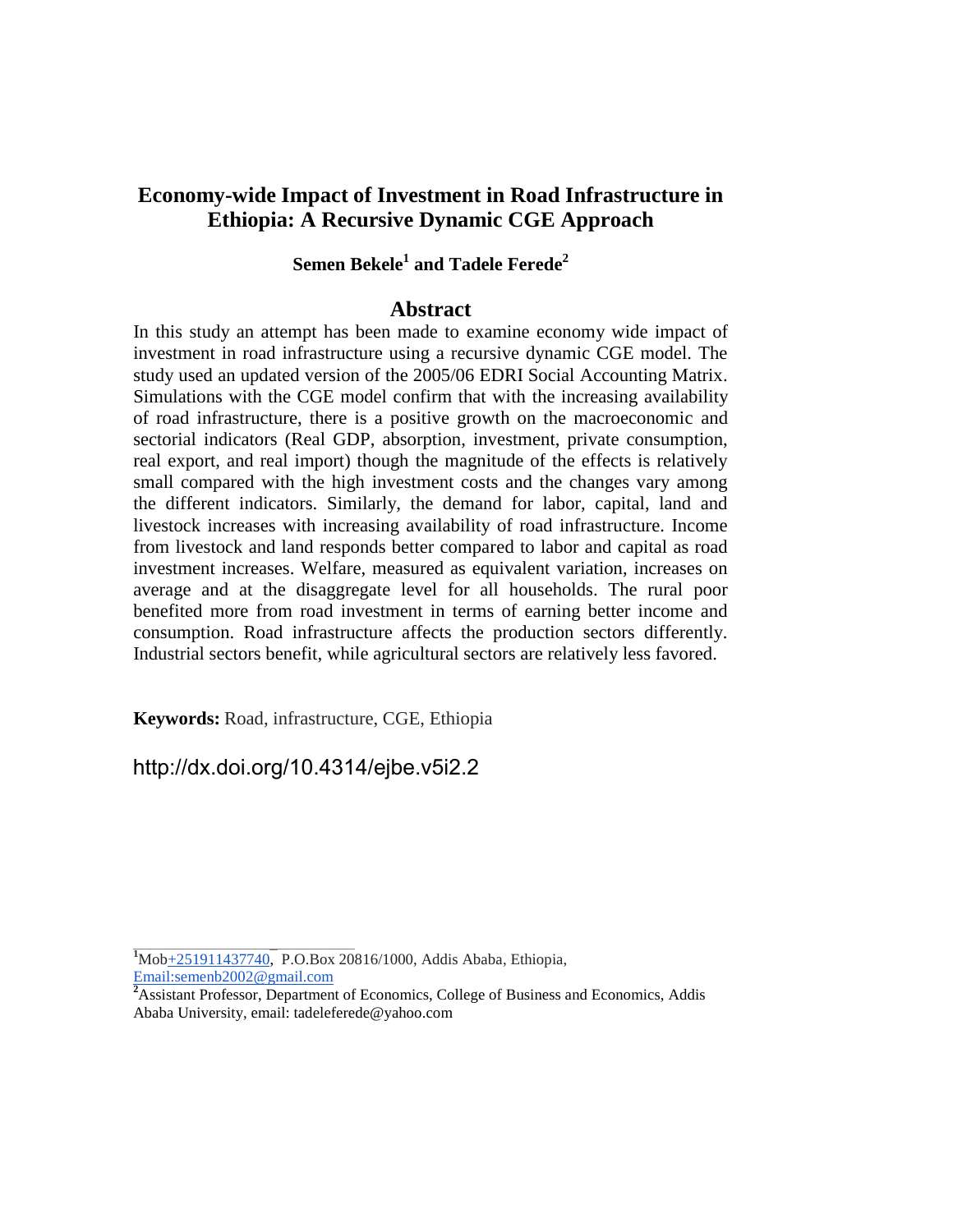# **1. Introduction**

Investment in infrastructure in general, and in transport infrastructure in particular, is seen as a crucial prerequisite for sustainable economic development. This common belief is reflected in a strong emphasis on the part of all donors, especially those of multilateral aid. World Bank lending to Africa for these sectors amounted to US\$3.3 billion in 2009, which is a doubling of infrastructure aid since 2006 (Hannah,2014).

The developing world, and especially the African continent, has a very poorly developed infrastructure, compared to middle- and high-income countries. On average, Sub-Saharan Africa has a road density of only approximately 200 meters of paved roads per  $km^2$  compared to 1400 meters in high-income OECD countries (ibid).

Ethiopia is a land locked country where the major share of passenger and freight movement is by means of road transport and where the transport network is recognized as a major bottleneck.As the government of Ethiopia cognized the role played by road infrastructure in economic development and poverty reduction, the country has undergone rapid expansion in road infrastructure since 1997 as the result of the Road Sector Development Program (RSDP). Massive amount of capital has been invested by the government with the support of international donors for the provision of all weather roads that improve regional connectivity (ERA, 2014).

Over the Seventeen years of the RSDP, physical works have been undertaken on a total of 110,163 kms of roads excluding routine maintenance work. The total budget for the planned works during this period amounted to ETB 160.3 billion (USD 11.1 billion). The total amount disbursed in the same period, is ETB 180.9 billion (USD 12.2billion).The Fourth Phase of RSDP which is part of GTP has been implemented since 2010/11. During the past four years of RSDP IV, a total of 69,421 kms physical work has been carried out, of which 10,970 kms by Federal roads, 19,355kms by regional roads and 39,096 kms woreda roads(ibid).

As a result of this, accessibility measured in terms of average distance from the road network and proportion of area farther than 5 kms from an all-weather road, shows substantial progress in expanding the road network. Specifically, due to the construction of new roads, the average distance from a road has been reduced from 21 kms in 1997 to 5.5 kms in 2014. The proportion of area farther than 5 kms from an all-weather road, which was 79% in 1997, has been reduced to 40.5% in 2014(ibid).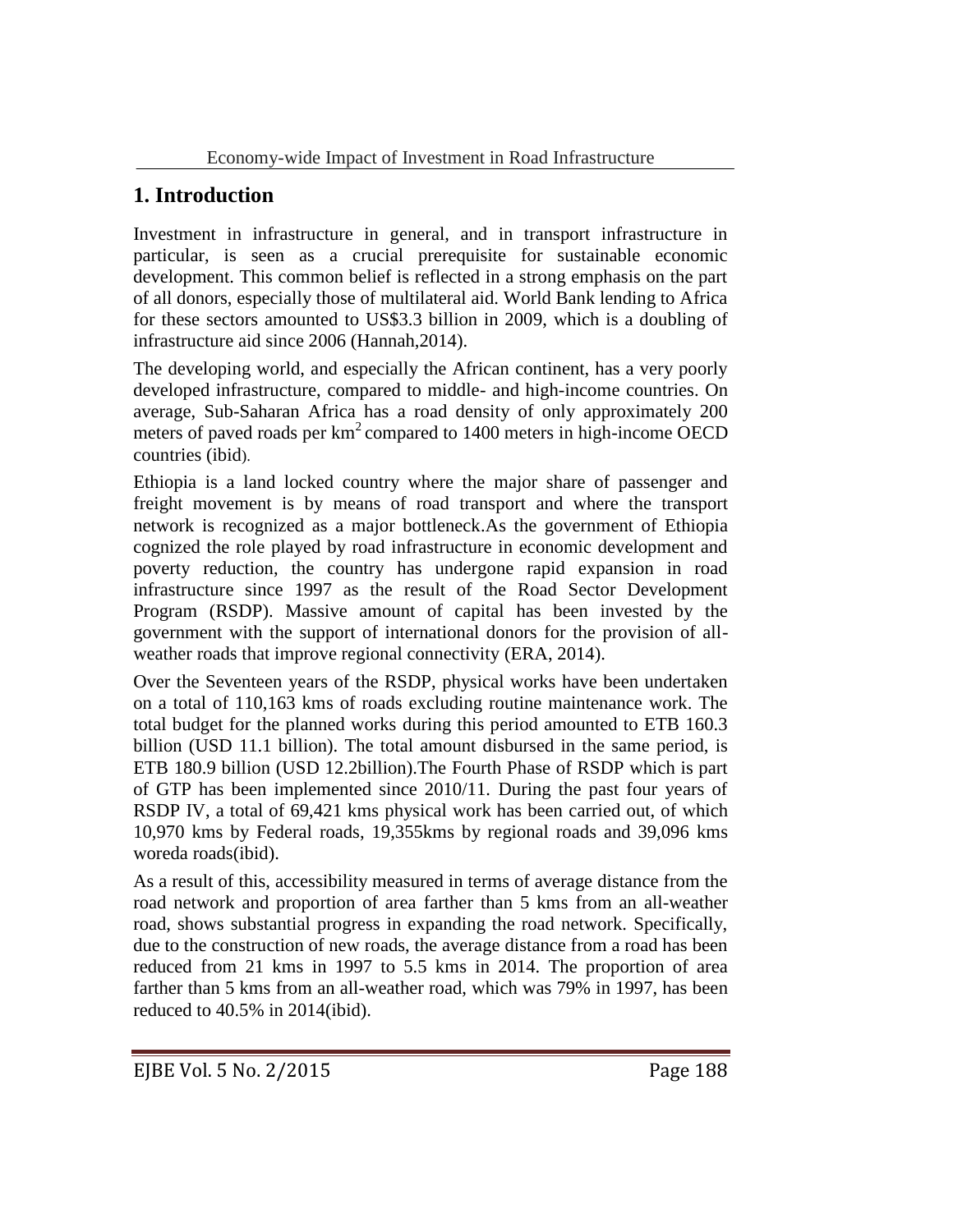In addition the average Rural Access Index, RAI for the whole country is currently around 50%, a significant improvement when compared to the situation at the outset of the RSDP(13%) (ibid).

Despite significant improvements in road length, accessibility and quality of roads, few researches were conducted on the impacts of investments in road infrastructure on economic growth, household income and consumption.

The general gaps in the researches which were conducted so far were the inability to address the long term effect and the spillover effect of investing in road infrastructure. That is to mean that the researches were conducted following the partial equilibrium or econometric techniques that lack to address the interrelated effect (see Wondimu(2010),Lulit (2012), Worku(2011) and Dercon(2008)).In addition some of these studies were done for specific road sector development programs and/ or specific areas(Wondimu(2010),Lulit (2012),Dercon(2008 and ERA (2014)).

Generally the research conducted so far did not consider the issue of policy simulation which gives the option for policy makers how much and where to invest on the road infrastructure. In general partial equilibrium model does not provide good understanding of multiple linkages through which investment on infrastructure for road affects the economy and does not provide an adequate framework to outline the transmission mechanisms of the economy wide impact that we need to understand.

Therefore, this study aims to fill this gap by trying to address the limitations described above by using a recursive dynamic CGE Model which is believed to be best suited to assess the impact of investment on road infrastructure on different macroeconomic indicators and welfare effects.

Specifically it tries to analyze the impact of investment in road on:

- Macroeconomic indicators(real GDP, absorption, investment, private consumption, real export, real import),
- Sectorial growth effect(agricultural, industrial, service),
- Factor income(rural poor, rural non poor, urban poor, urban non-poor),
- Household income(rural poor, rural non poor, urban poor, urban non-poor),
- Household consumption expenditure(rural poor, rural non poor, urban poor, urban non-poor),
- In addition the study has an objective of identifying whether road investment is a pro- poor growth or not.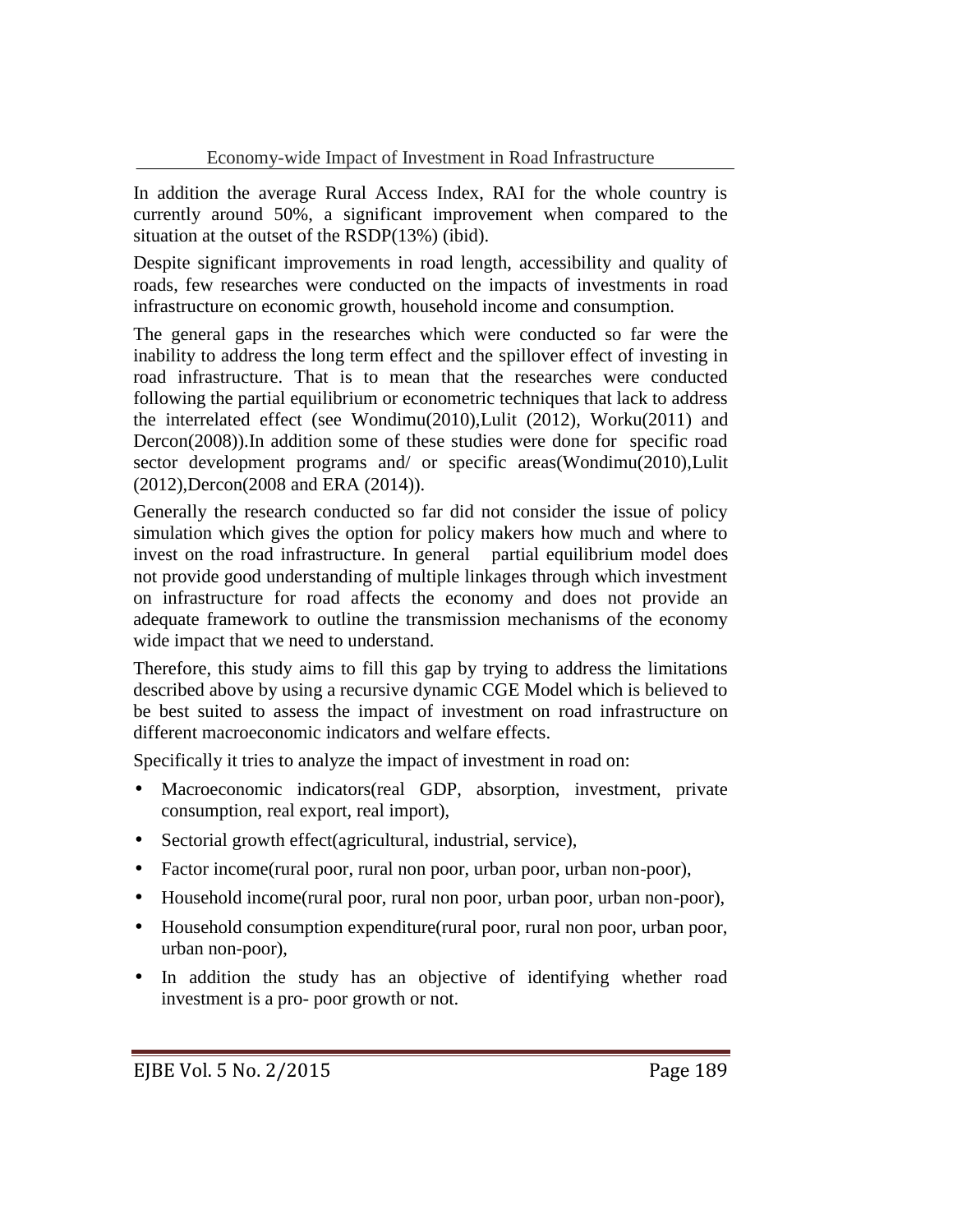## **2. Literature Review**

#### **2.1 Theoretical literature**

The theoretical bases of the impact of infrastructure in general and road infrastructure in particular on growth and other development outcomes are mostly to be found in growth theory.Infrastructure has always been considered as a prerequisite for growth. Different authors define infrastructure at different time from different perspectives. According to Emmanuel (1995), it is defined as "The foundation on which the factors of production interact to produce output and services". Hirschman (1958) considered infrastructure as services without which primary, secondary and tertiary production activities cannot function.

Most infrastructure including road share common features in which they are mostly non-tradable, and are characterized by economies of scale (Emmanuel, 1995). They also influence consumption and production, though their influence on production is usually indirect through increasing total factor productivity, reducing costs, facilitating market transactions and promoting economies of scale.

The role played by the infrastructure to enhance growth has also been recognized long ago. According to Adam Smith, infrastructure is considered as a major conditioning factor for growth to occur through limiting the size of the market and hence the extent of division of labor. Although less visible, the role of road infrastructure has also been highlighted in subsequent growth theories. According to the Keynesian theory, the growth impact of infrastructure mainly comes through its effect on raising aggregate demand; and the productivity enhancing role of infrastructure is not much emphasized (Nourzad, 2000). Under neoclassical growth framework, transport infrastructure contributes to growth through facilitating the accumulation of factors of production, increasing the supply of productive inputs and raising resource allocation efficiency (Guild, 1998). In the context of endogenous growth theory, while growth is claimed to come through the accumulation of capital and knowledge, transport infrastructure contributes to growth indirectly by enabling firms to make an optimal choice of firm location, technology, scale of production, through expanding market size and increasing the incentive for innovation (Guild, 1998; Barro 1990).

Dissou et al, 2011 noted that investment on productive infrastructure is important in maintaining good economic performance. They also mentioned that Low level of investment on infrastructure is considered as partly responsible for poor growth performance in developing countries.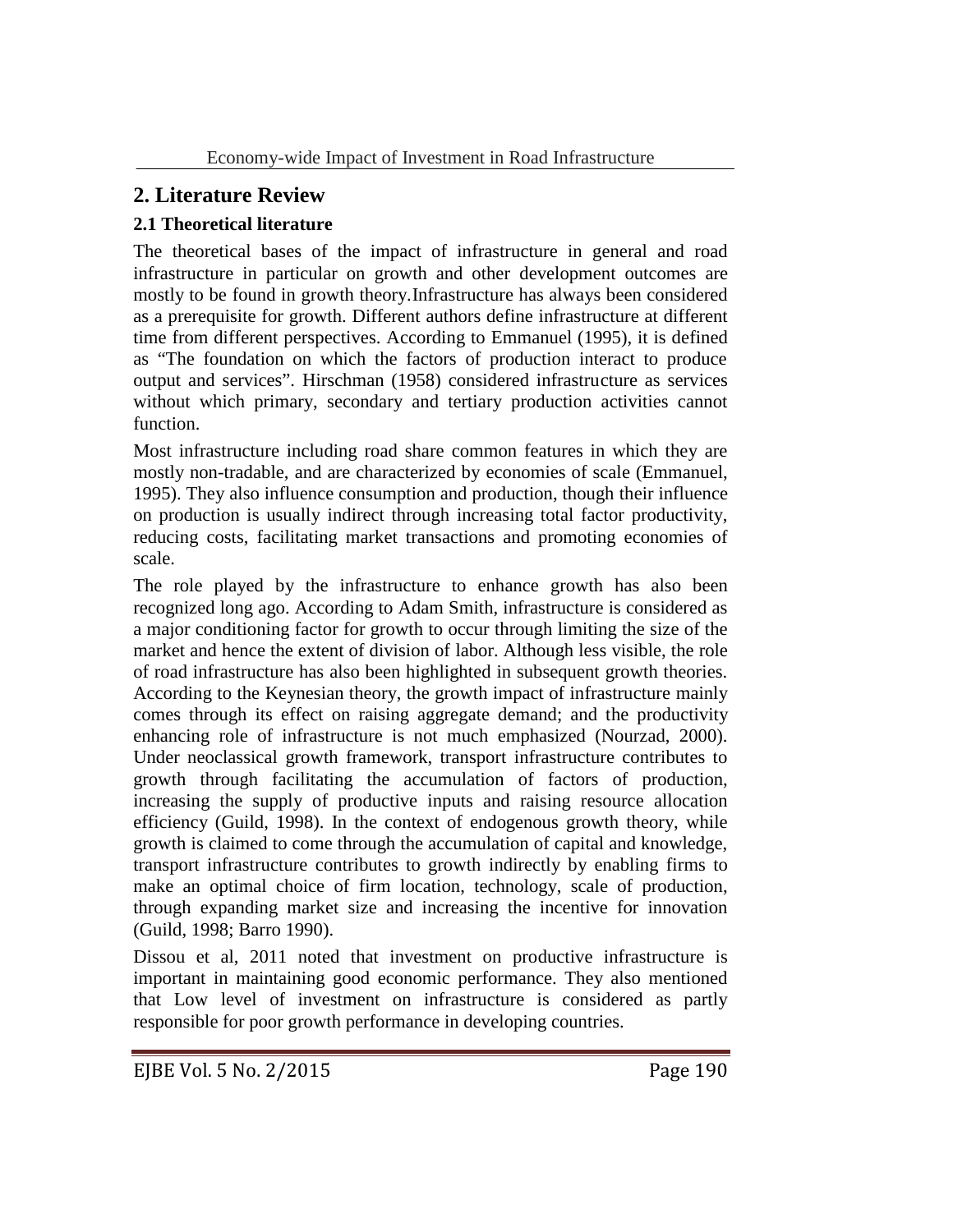#### **2.2. Empirical literature**

Several studies have examined the impact of infrastructure investment in general and road infrastructure in particular on economic growth and/or poverty reduction. These studies confirm that road infrastructure can have a direct and an indirect effect on growth and/or reducing poverty.

Direct contribution is evidenced by studies undertaken by Barro (1990) in which he considers production function where aggregate output is produced by utilizing capital, labor and infrastructure as production inputs. Likewise Morrison and Schwartz (1996) argue that infrastructure provision improves the productivity of private firms and does contribute to output. The indirect channels reveal that beyond the direct inclusion of infrastructure in production function, there are also transmissions channels through which infrastructure can affect growth. Hanna (2014), considered road infrastructure as enhancing indirectly the productivity of workers through reduction in adjustment costs. In similar vein, infrastructure investments impacts through human development, as investments are made on improving health (Brenneman and Kerf ,2002). Different empirical studies in the past have produced diverse results based on the methodologies used and data employed.

Among the literatures which utilized CGE as a modeling approach, some are reviewed below.

Abhijit et al (2012)and Vaqar et al (2013) assess the impact of transportation infrastructure on economic growth in China and Pakistan respectively by using a dynamic CGE model and considering different financing scenarios. In the same modeling approaches but using different linking mechanism and focusing on road infrastructure, Jayant et al (2006) study the effect of rural road improvement in Lao PDR on poverty incidence using a general equilibrium modeling approaches. In similar way but after estimating the elasticity of trade and transport margin to road investment using econometric technique, Hannah (2014) also develops a modeling framework for analyzing the effects of improved road infrastructure on Zambian economy using CGE modeling approach. She first estimated the elaciticities of trade and transport margin to road density by using econometric technique. She considered 58 countries including 11 African countries to obtain the elacticities of trade and transport margin on road density. She took the trade and transport margin from the SAM of each country and used it as a crossectional data to estimate the coefficient. Accordingly, she obtained different elacticities (coefficients) ranging from 0.12 to 0.19 depending on the number of independent variables included in the regression equation. The elacticities (coefficients) also varies with the sectors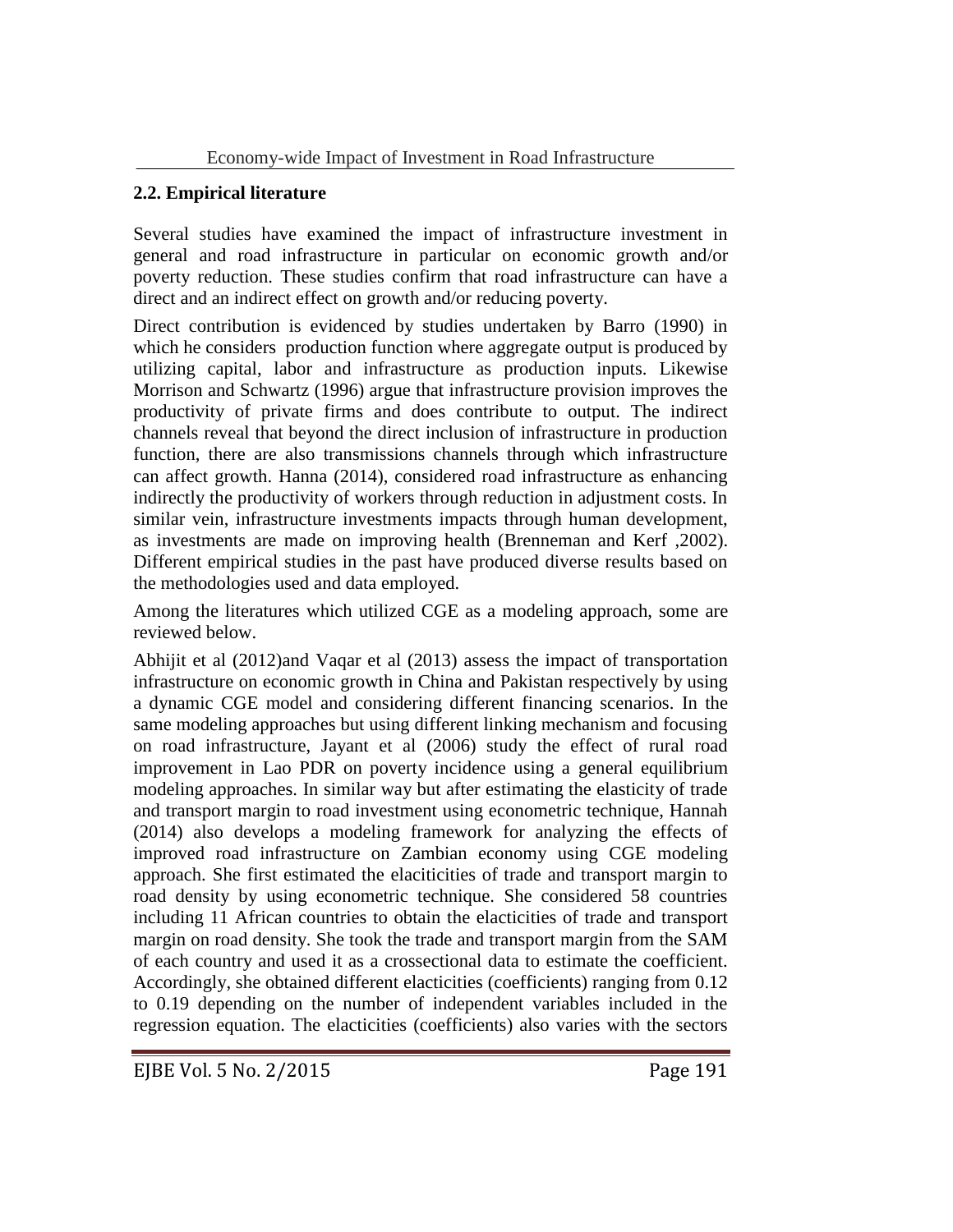.After she obtained the elasticity of trade and transport margin to road density, she took 0.19 and 0.15 as an elasticity for agricultural sector and other sectors respectively (Hannah, 2014).

She also developed nested production function by considering the transport sector which is part of the overall production. Simulations with the CGE model confirm that with increasing availability of roads, the demand for labour and capital for transport declines. These factors move to the other sectors to produce a higher aggregate output. Welfare, measured as real consumption, increases on average and at the disaggregate level for all households.

Generally from the above few literatures, one can understand that there are different mechanisms to see the impact of infrastructure in general and road infrastructure in particular on the overall economy growth and/or poverty reduction. Some of them linked it directly in the production function (Abhijit et al (2012, Vaqar et al (2013)) and some of them linked it indirectly through transport cost ( Jayant et al (2006) ; Hannah (2014)).All studies reviewed above indicated the positive impact of road infrastructure on growth, poverty reduction and welfare.

The impact of infrastructure in general and road infrastructure in particular can also be modeled using different econometric techniques including GMM, maximum likelihood, and full information maximum likelihood technique. Some of them are reviewed below.

Shenggen and Connie (2005) assess the impact of public infrastructure on growth and poverty reduction in China;Khandker et al. (2009)assess the impacts of two road projects in Bangladesh (RDP and RRMIMP) on a range of household outcomes paying particular attention to the contribution of roads. Khandker and Koolwal (2010) also examines the impact of rural roads using household level panel data from Bangladesh between 1997and 2005.Mu and van de Walle (2007) also investigate the impact of a rural road rehabilitation project funded by the World Bank and implemented in Vietnam between 1997 and 2001.Balisacan and Pernia (2002) also indicated the importance of complementarities between public investments in infrastructure and human capital using provincial level data for the Philippines from the 1980s and 1990s.Renkow et al (2004) estimated how transaction costs and market participation is responsive to rural infrastructure in Kenya. Fan and Zhang (2008) and Fan et al. (2002) provides evidence on the importance of the market access channel in alleviating poverty in poor countries like Uganda and Tanzania respectively.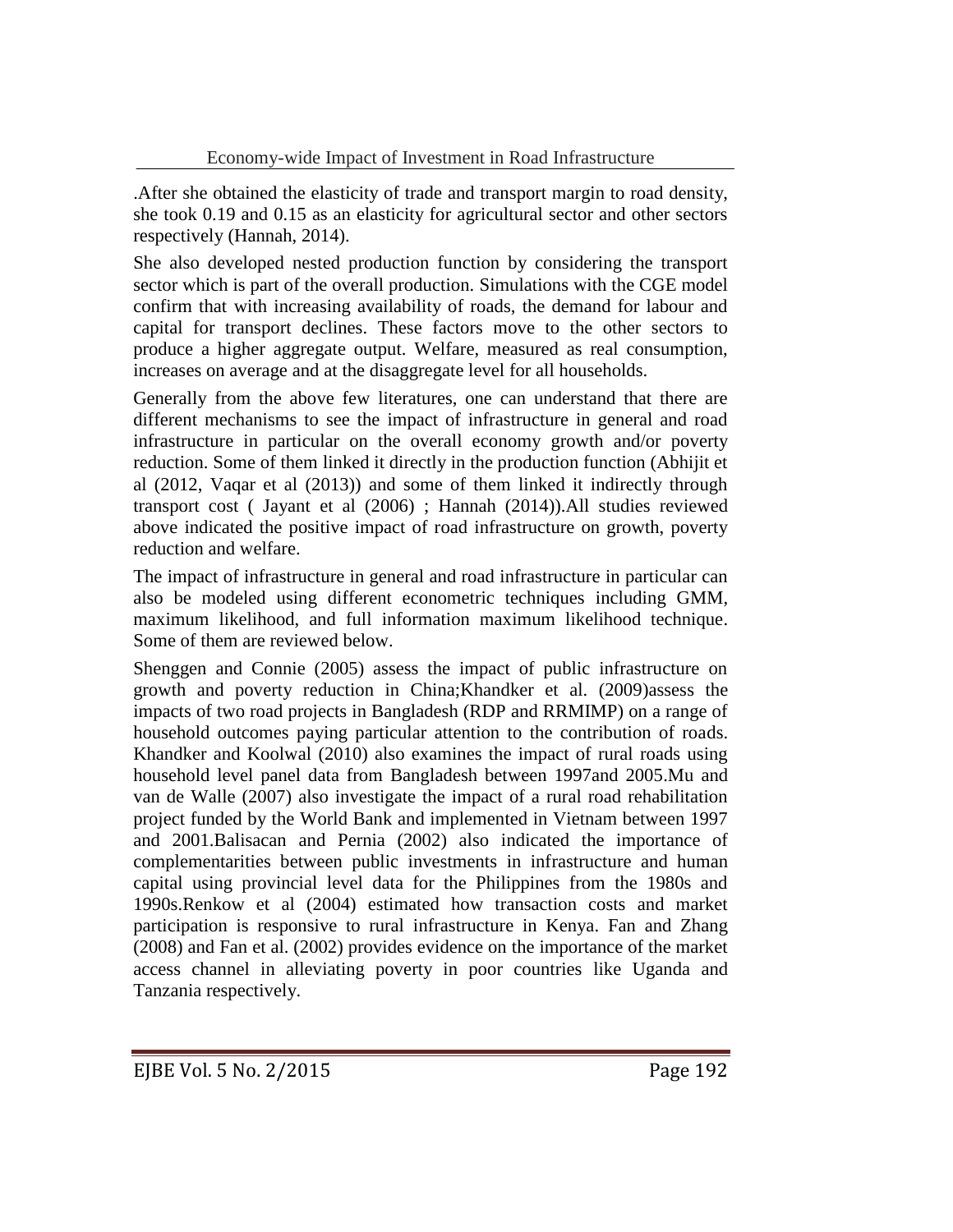At the local level in Ethiopia, some of the studies carried out including that of Worku (2011), Lulit (2012), Wondimu(2010) and Dercon et al. (2009) show in general that road infrastructure investment has a significant impact on output growth,,poverty reduction and welfare.

In general both the econometric and the CGE modelling approach of the literature indicates that road infrastructure investment has positive effects on economic growth, welfare and poverty reduction. Few of them also indicated that investment in road infrastructure alone does not give the targeted growth of economy, reduce poverty and positive welfare effect. To bring such growth, it has to be coupled with human capital (Balisacan and Pernia (2002)).

In Ethiopian case all the research conducted on the impact of road infrastructure on different macro and micro issues were done following different econometric techniques at country level, regional level or specific road projects. In all cases, under their scope the response of road investment is positive to all macro and micro indicators (Work (2011), Lulit (2012), Wondimu (2010) and Dercon et al. (2009).

Generally this study tries to fill the existing gaps in terms of identifying the macro impact, sectoral impact and welfare impact brought by road infrastructure investment at national level using CGE modeling approach. The study also utilizes the trade and transportation margin as a channel to realize the impact of road infrastructure investment.

# **3. Data and methodology**

## **3.1 Source of data**

To capture the economic wide impact of investment in road, the study has employed a dynamic CGE (which is developed by IFPRI). This study utilized an updated version of 2005/06 SAM which represents the Ethiopian economy by activities, factors (capital, land and different types of labor) and commodities and institutions (households, government and the Rest of the World), including an aggregate savings‐investment account (EDRI,2009).The source of this data is EDRI. In addition to this, data from Ethiopian roads authority is also employed in the study.

## **3.2 The Social Accounting Matrix**

A social accounting matrix (SAM) is a comprehensive, economy wide data framework, typically representing the economy of a nation.More technically,a SAM is a square matrix in which each account is represented by an arrow and a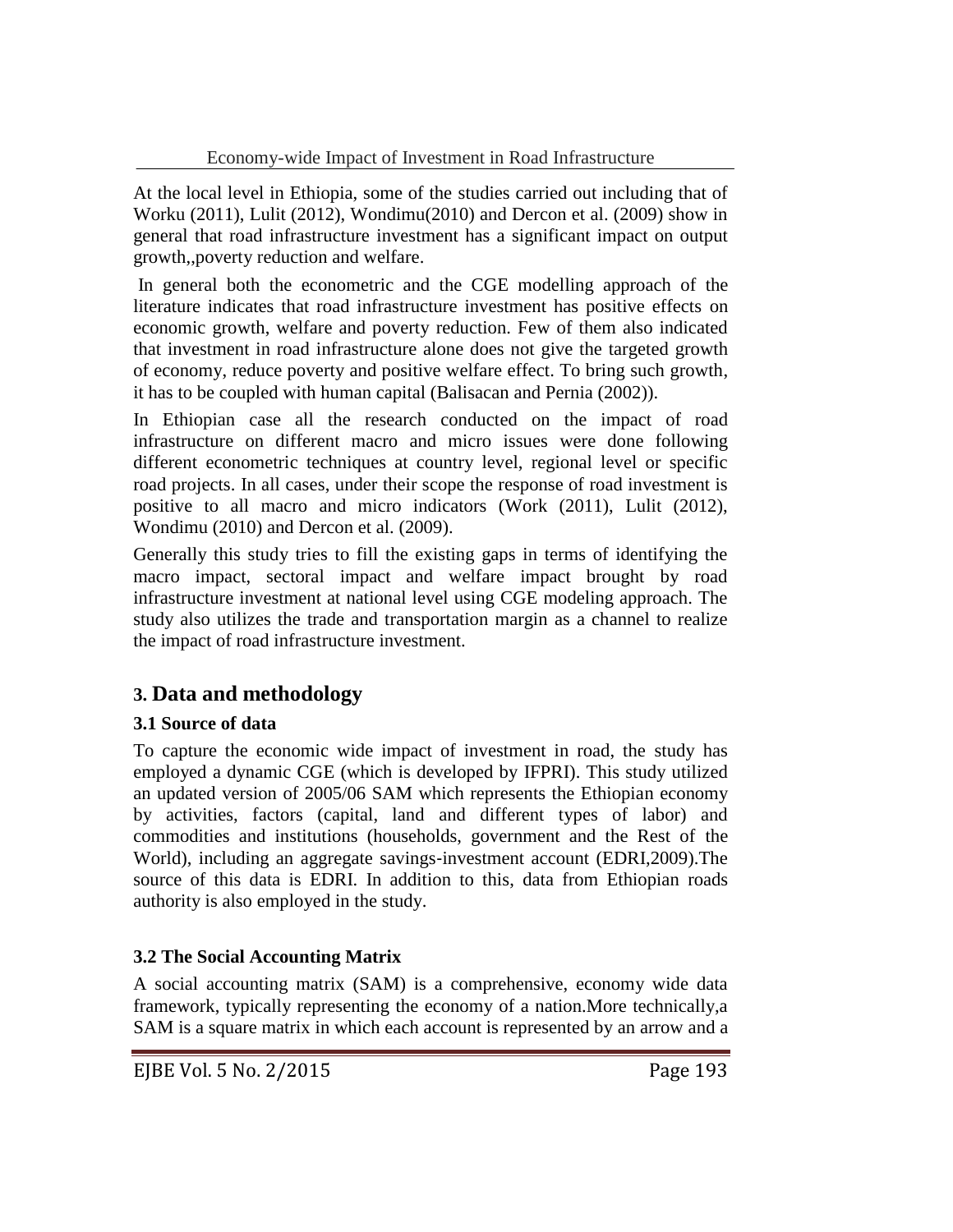column. Each cell shows the payment from the account of its column to the account of its row. Thus, the incomes of an account appear along its row and its expenditures along its column. The underlying principle of double-entry accounting requires that, for each account in the SAM, total revenue (row total) equals total expenditure (column total) (Lofgren et al., 2002).

With regard to the structure of SAM, the standard SAM basically has four major accounts. These are activities, commodities, institutions, factors of production and saving-investment accounts. In addition to these accounts, SAM may have extra accounts like taxes, total margins (ibid).

This study utilized the 2005/06 SAM but updated in 2009 by IFPRI in order to adjust the data so as to match it with the economic performance during 2009 that is disaggregated into 113 activities (with 77 agricultural activities by agro ecological zones, AEZs), 64 commodities, 16 factors (by AEZs except capital), and 13 institutions including 12 households. The SAM also has different taxes, saving-investment, inventory, and rest of the world accounts to show the interaction of different economic agents. It integrates regionally disaggregated agricultural production and income generation for the four main agro-ecological zones of Ethiopia (Humid, high land cereals, drought prone and pastoralist zones)(EDRI, 2009).

### **3.3 Overview of Standard Computable General Equilibrium Model**

A CGE model is generally appropriate in the study where an economy wide impact of a given policy is analyzed. The model explains all of the payments recorded in the SAM of Ethiopian economy. It follows the SAM disaggregation of factors, activities, commodities, and institutions. It is written as a set of simultaneous equations, many of which are nonlinear. The equations define the behavior of the different actors. There is no objective function. In part, this behavior follows simple rules captured by fixed coefficients. For detail of the model see Lofgren et.al, 2002.

The model is appropriate because it can allow multi-sectoral modelling which makes it well suited and it can also be used to model changes for which there is no past experience. In addition it provides a consistent framework to assess the linkages and tradeoffs among different policy packages and help to pass better-informed policy prescriptions (Robinson, 2002).

In this study, we make use of the recursive dynamic CGE model developed by International Food Policy Research (IFPRI) Institute (see Lofgren et al., 2002). A recursive dynamic CGE model is based on the assumption that the behavior of agents is based on adaptive expectations,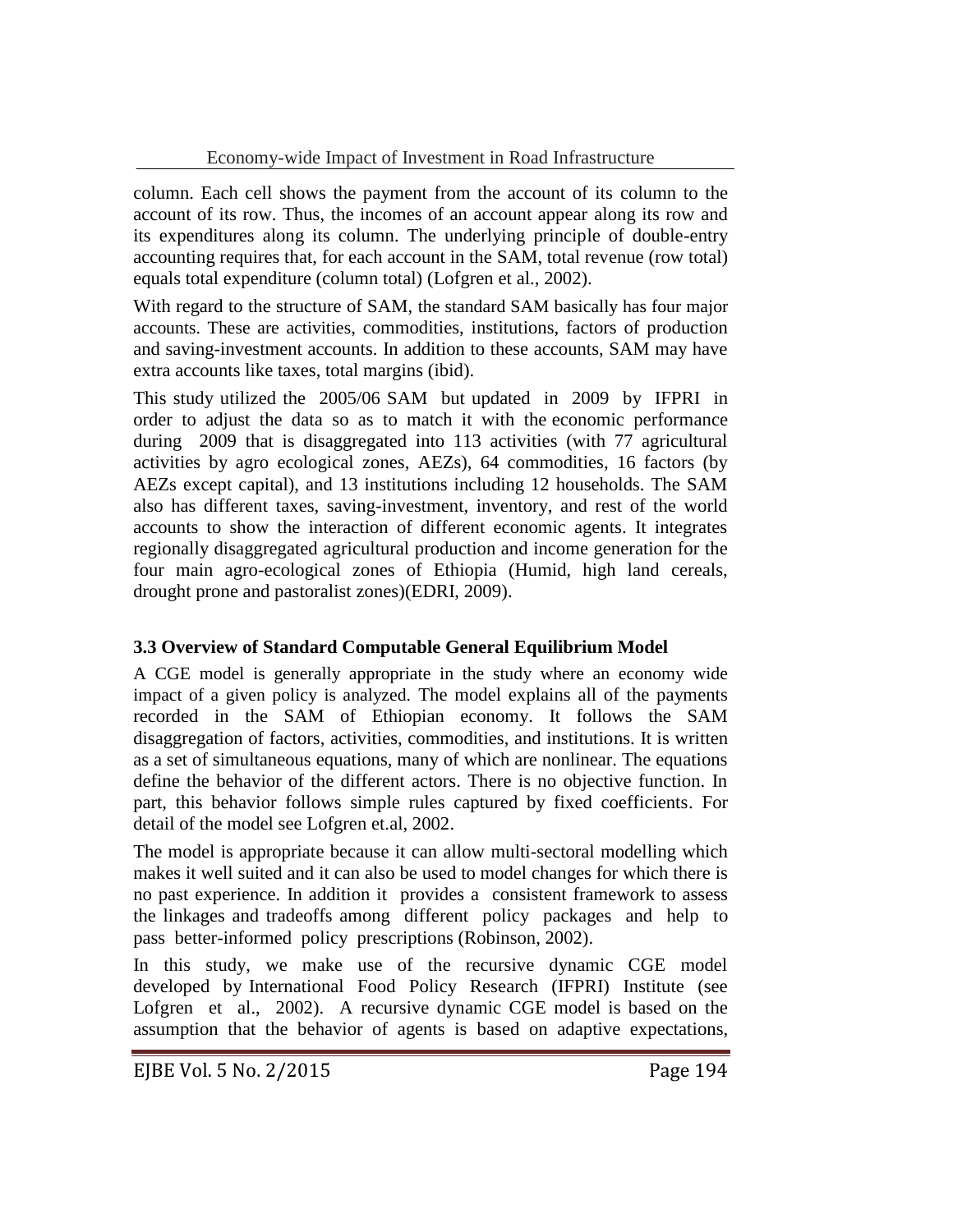where agents make decisions on the basis of their past experience of the economy.

The recursive nature of this model implies that the model is solved one period at a time which allows to separate the within period component or the static part from the between or dynamic component of the model. The model is calibrated with the Social Accounting Matrix, which provides initial values for variables and parameters in the model.

#### **3.4 Econometric model for transport and trade cost**

Translating the theoretical framework into a suitable CGE model requires information on how much reduction in transport costs will result from an increase in the quantity of roads. In order to link the road infrastructure investment to the overall economic variables, trade and transport margin are suitable channel. In this case an econometric model is required to link trade and transport margin with road infrastructure and other determinants. This actually requires identifying these factors.

There are few literatures that identified determinants of trade and transport margin (TTM). From these literatures the following factors are identified. These include: road network density (RD), GDP per capita (GDPP), population density (PD), degree of urbanization (DU), climate conditions (temperature index (TI) and the yearly precipitation (PR)), fraction of land dedicated to agricultural (FL). Almost all literature uses a cross sectional data across countries to identify the relationship. But one can also estimate the model following the time series data available depending on the quality of the data.

Based on the identified factors the following model can be constructed:

Using time series data

 $TTM_t = \beta_0 + \beta_1 R D_t + \beta_2 GDP_t + \beta_3 PD_t + \beta_4 DU_t + \beta_5 T I_t + \beta_6 PR_t +$  $\beta_2 FL_r + \epsilon_r$ ..eq (4.17)

Or in logarithmic form

 $ln\text{TTM}_t = \alpha_0 + \alpha_1 lnRD_t + \alpha_2 lnGDP_t + \alpha_3 lnPD_t + \alpha_4 lnDU_t + \alpha_5 lnT|_t +$ + + ……………………equation (1)

Using crossectional data across the countries

 $TTM_i = \gamma_0 + \gamma_1 RD_i + \gamma_2 GDP_i + \gamma_3 PD_i + \gamma_4 DU_i + \gamma_5 TI_i + \gamma_6 PR_i +$  $\gamma_7 F L_i + \epsilon_i ...$  (eq4.19)

Or in logarithmic form

EIBE Vol. 5 No. 2/2015 Page 195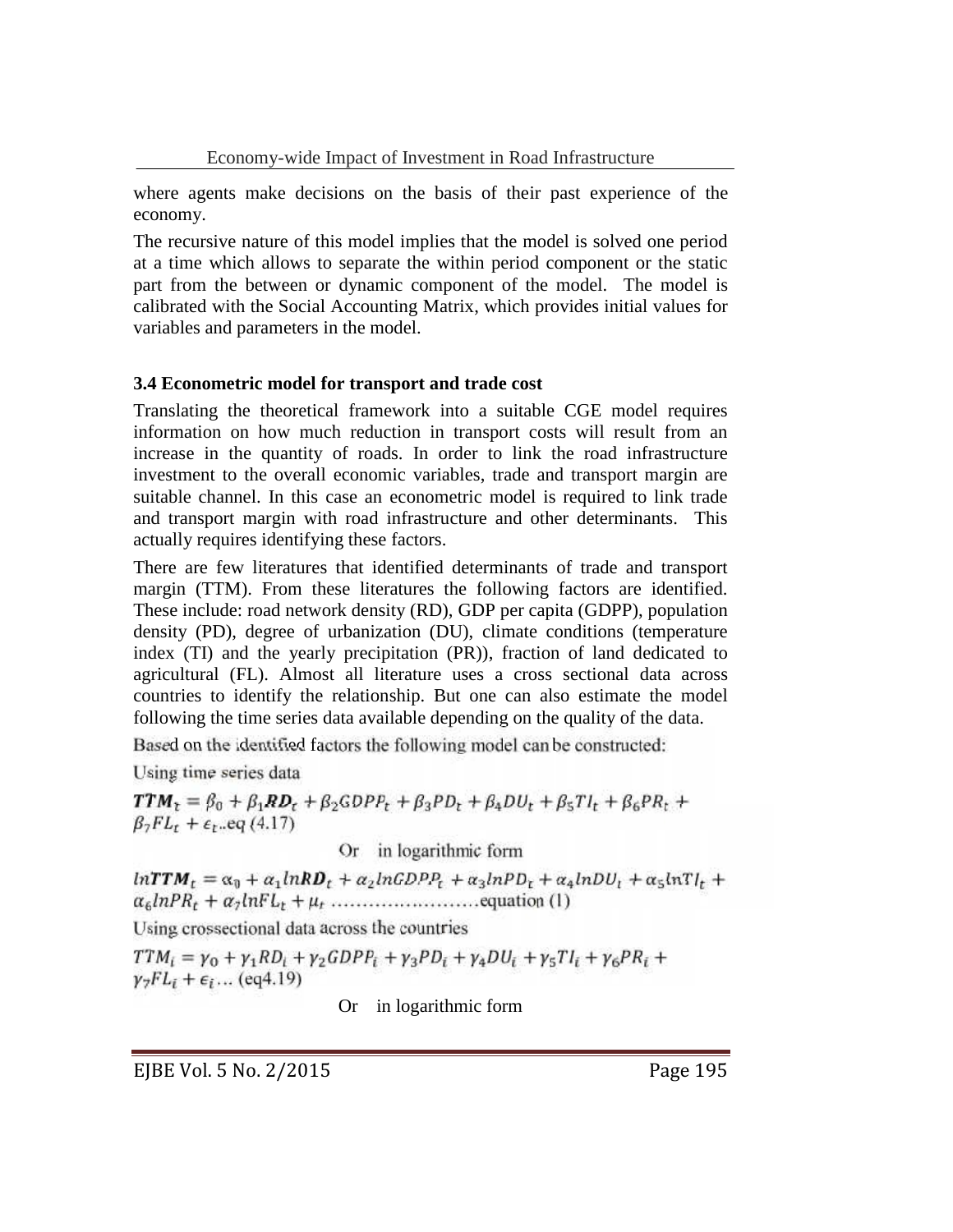$ln T T M_i = \theta_0 + \theta_1 ln R D_i + \theta_2 ln G D P P_i + \theta_3 ln P D_i + \theta_4 ln D U_i + \theta_5 ln T I_i +$ + + ………………….equation (2)

Where  $TTM$  are the dependent variables and the remaining are the independent variables described above .Theoretically road density measured as the length of roads in km per  $km^2$  has an inverse relationship with transport and trade margin as transport is easier and different locations are linked more directly. In addition, this effect is expected to be stronger in agricultural sectors as agricultural production is typically located in remote regions.

#### **3.5 Linking strategy**

Any domestically produced goods are either be consumed at home or supplied to the domestic market or exported abroad as is assumed in the IFPRI model. If it is marketed, it has to be combined with trade and transport margin. The choice between *home consumption* and *marketed production* is determined by a constant elasticity of transformation (CET) function (Hanna, 2014). Home consumption is only possible in agricultural sectors and basic manufacturing (i.e. food processing). Domestic goods are imperfect substitutes for foreign goods. Domestically produced goods are combined with imported supply in a Constant Elasticity of Substitution (CES) function to form the Armington aggregate which is sold on domestic markets. Domestically produced goods may also be exported, but production of exports differs from production for local markets. This is implemented using a CET function (Lofgren et.al, 2002).

The strategy to link the road density to the CGE models is as follows: First, we should translate the average percentage change of road density to transport and trade margin. That is to mean keeping other variables constant. What is the effect of a certain percentage change of road density to the transport and trade margin? This will be obtained (calibrated) from (Hanna, 2014) result. After getting the percentage change of the trade and transport margin as a result of a certain percentage change in road density (different scenarios can be considered), a shock will be done using the calibrated result in the CGE model through the trade and transport margin equation in the IFPRI model.

## **4. Simulation and result**

### **4.1 Calibration**

The CGE model is calibrated to a base-year dataset in order to provide a benchmark structure of the economy.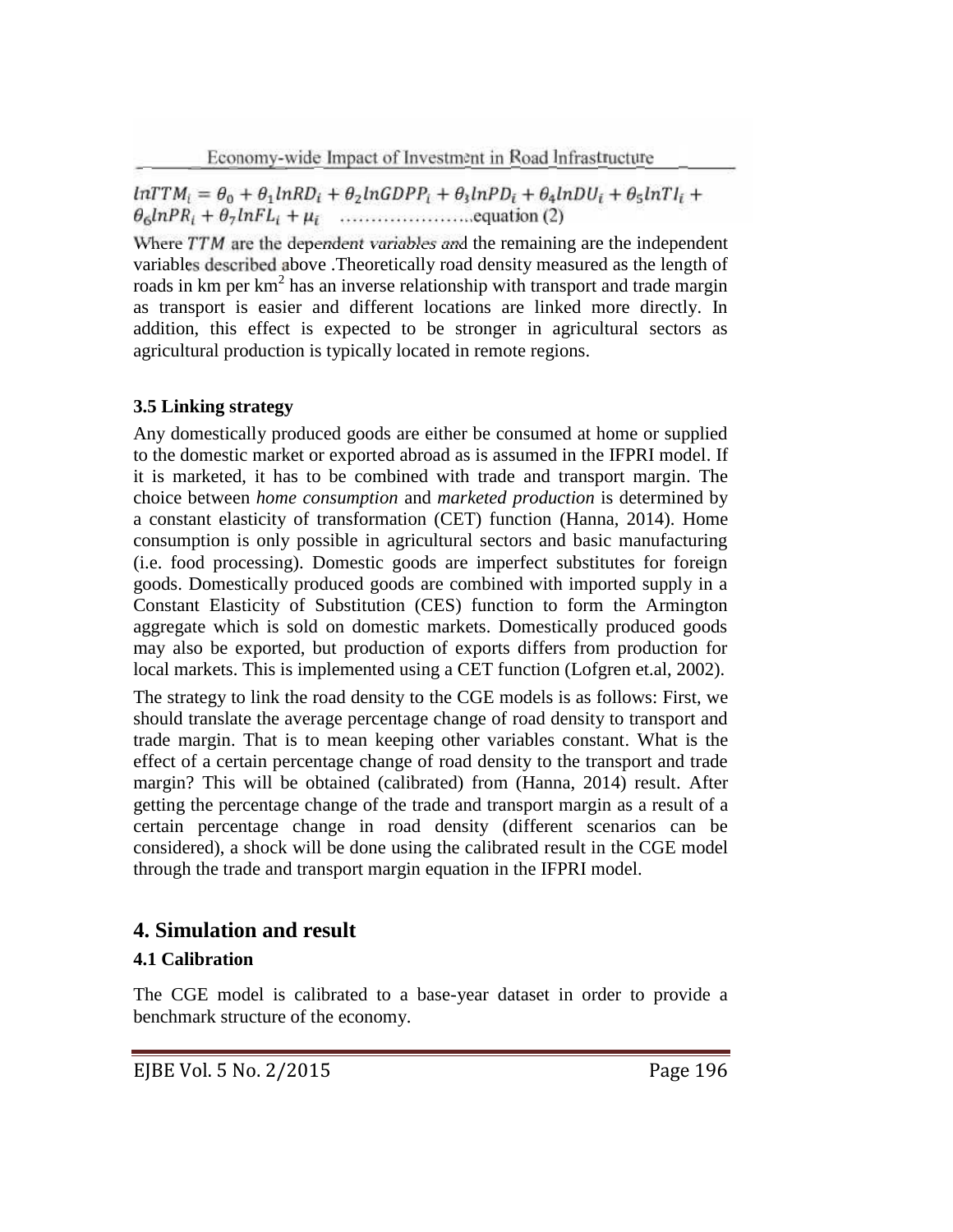Since there is no time series data on trade and transport margin in Ethiopia (except a one year data on the SAM), an estimated road infrastructure-elasticity of the trade and transport by Hannah (2014) was taken. The CGE model has been calibrated in such a way that the trade and transport margin in the agricultural sectors has an elasticity of 0.19 with respect to road density. For other sectors an elasticity of 0.15 has been assumed (Hannah (2014), Teravaninthorn and Raballand (2009)).

#### **4.2 Simulation**

In order to give a general idea of the size of the simulated shocks:

- a) Performance of road infrastructure in different periods will be considered
- b) Projections about the road infrastructure requirements of developing countries should be taken into account.

In relation to the road infrastructure requirement of the developing countries, one might consider the work by Fay &Yepes (2003) as cited by Hanna (2014) that Sub-Saharan African countries should on average invest 5.5% of their GDP per year into infrastructure where approximately 20% of these investments should be spent on roads. This is the same as increasing the road density between 60 and 200% not taking into account increases in the quality through maintenance. For this reason one can demonstrate a wide range of shocks, keeping in mind that 5% is far below the requirements and 200% might be above the optimal investment.

The simulations are therefore intended to show economic wide impacts at different points and test whether there are decreasing returns at some point.

Based on the above assumptions, the following scenarios are considered to evaluate the overall impact of road infrastructure on the economy.

**Simulation 0**: This is the base case scenario and serves as a reference in the absence of any policy shock .Thus, the result of the base line simulation is used as the benchmark value so as to compare the values of different variables after the policy shocks.

**Simulation 1**: In this scenario, the average annual road density growth during the Plan for Accelerated and Sustained Development to End Poverty PASDEP (2005-2010) is considered. During this period the road density grew by 6%.Taking the elasticity of trade and transport margin by Hannah (2014), it is the same as reducing the trade and transport margin by 1.02%. Hence a1.14% reduction in transport and trade margin is considered in this scenario.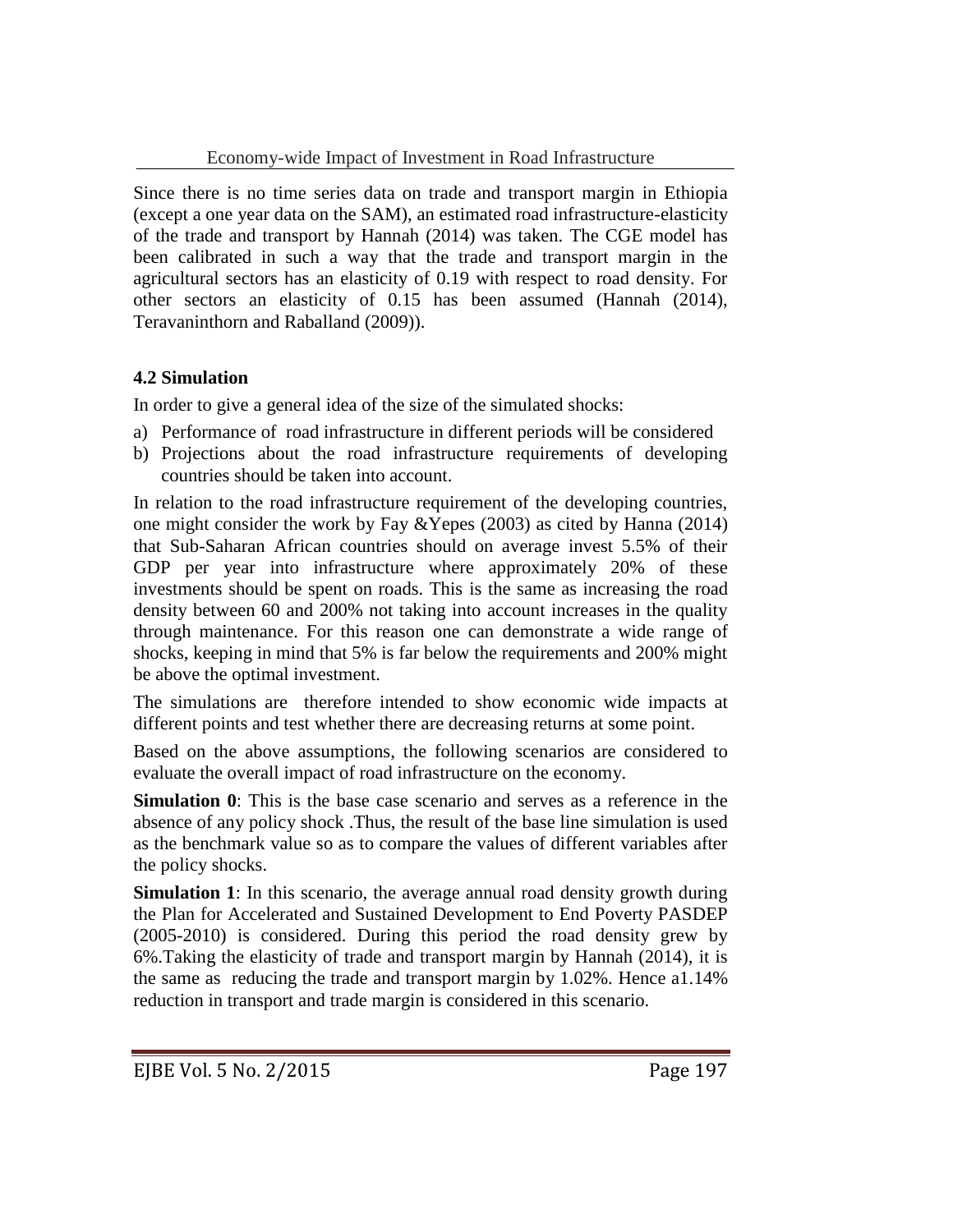**Simulation 2**: In this scenario, the average annual road density growth required to achieve a lower middle income level by 2025(road density of  $260 \text{km}/1000 \text{km}^2$ ) is considered. During this period the road density is required to grow by 10%.Using the same elasticity, it is similar to reducing the trade and transport margin by 1.7%. Hence a1.7% reduction in transport and trade margin is considered in this scenario.

**Simulation 3**: In this scenario, the average annual road density growth during the GTP period is considered. During this period the road density grew by 20%.Taking the same elasticity of trade and transport margin, it is the same as reducing the trade and transport margin by 3.4%. Hence a3.4% reduction in transport and trade margin is considered in this scenario.

**Simulation 4**: In this scenario, the average annual road density grows by 30% or similarly the trade and transport margin reduces by 5.09%

**Simulation 5**: In this scenario, the average annual road density grows by 40% or similarly the trade and transport margin reduces by 6.78%

**Simulation 6:** In this scenario, the average annual road density grows by 50% or similarly the trade and transport margin reduces by 8.48%.

#### **4.3 Results and discussion**

Here, the detailed results of the simulation and their interpretation are presented. The analysis is done in line with the objective. That is to mean attempt was made to see the effect of investment in road infrastructure (increase in road density or reduce in transaction cost) on major issues like its impacts on macroeconomic indicators (real GDP, absorption, investment, private consumption, real export, real import), sectorial growth effect (agriculture, industry, service), private consumption expenditure (rural poor, rural non poor, urban poor, urban non-poor), and factor income.

#### **4.3.1 Impact of road investment on macroeconomic variables**

Table 1 shows the summary of the results focusing on real GDP at factor cost (GDPFC2), fixed investment (FIXINV), private consumption (PRVCON) and absorption.

In all simulations, the macroeconomic variables have shown positive changes. In simulation 1, real GDP at factor cost reveals a 0.02% increase from base line simulation. In simulation 2, real GDP at factor cost reveals a 0.03% increase from base line simulation and in simulation 3, real GDP at factor cost reveals a 0.05% increase from base line simulation. The above results indicate the third simulation perform better compared to others.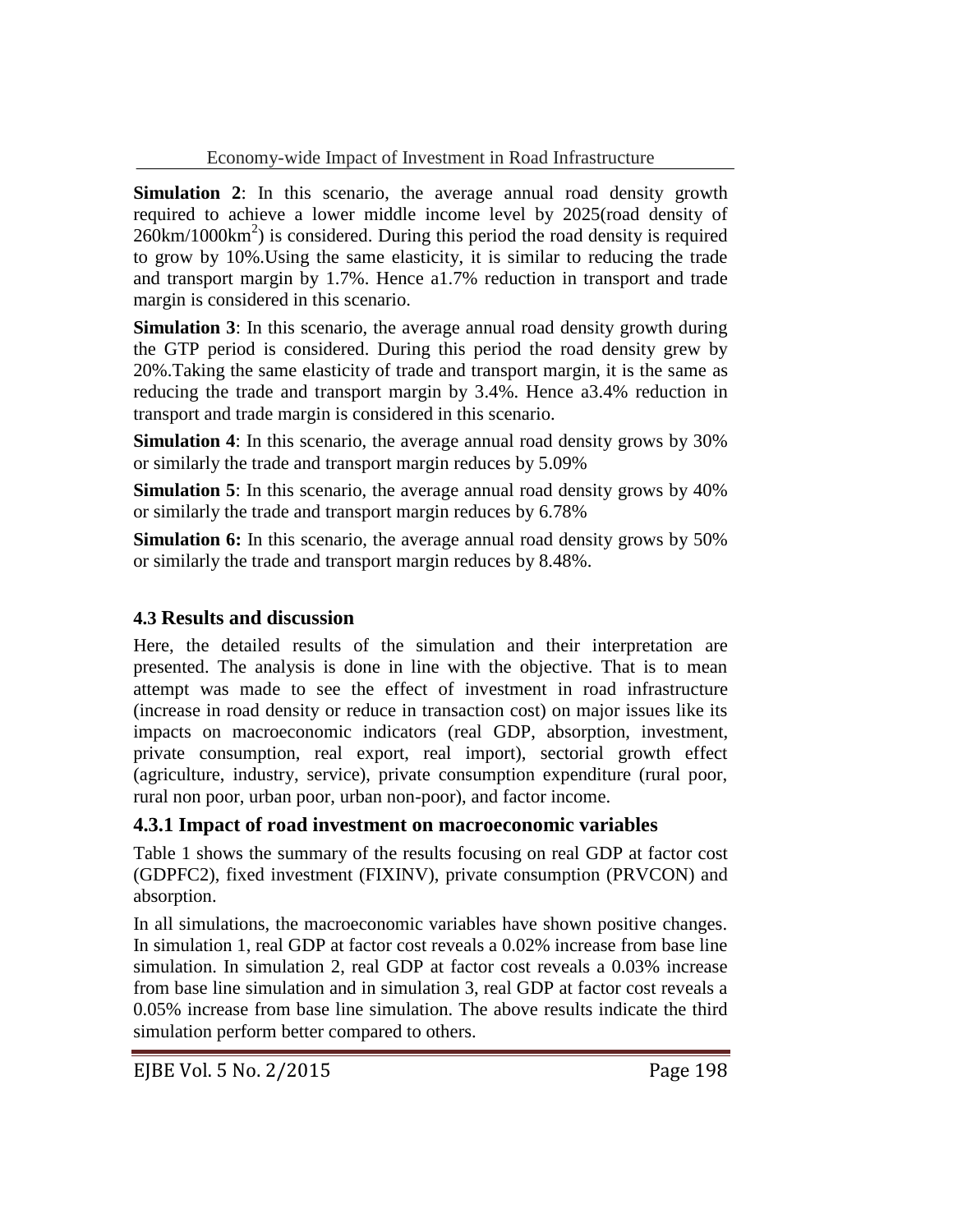For robustness test, three other scenarios are considered: simulation 4, simulation 5 and simulation 6.The result generally indicates that GDP at factor cost has a positive change though the magnitude is small. It grows by 10.72%, 10.75% and 10.77% respectively.

The growth pattern in general indicates that the improvement in road network which ultimately has an effect on reducing the transaction cost has a little effect on the economy unless the economy is also derived by other factors.

Private consumption also increases by 0.12%, 0.19% and 0.39% in simulation 1, simulation 2 and simulation 3, respectively, as compared to base line simulation. Similarly, real investment increases by 0.13%, 0.22% and 0.45%, respectively, in simulation1, simulation2 and simulation3 respectively.

Absorption, which is the total demand for all final marketed goods and services by all economic agents resident in an economy, regardless of the origin of the goods and services themselves, indicates that there is a 0.11%, 0.19% and 0.37 % increase in scenario 1, in scenario 2 and scenario 3 as compared to the base line scenario. The increase in the absorption as the road length increase is theoretically accepted as it relates to environment in which the road creates in terms of availing goods and services at a relatively lower price. Increasing the road network in terms of quality and quantity reduces transaction cost.

Gross fixed investment which is defined as total business spending on fixed assets, such as factories, machinery, equipment, dwellings, and inventories of raw materials, positively influenced by the size in road density. Among all the macro variables, gross fixed investment shows a relatively better increment in all scenarios.

Private consumption increased by 0.12% and 0.19% and 0.39% in scenario 1, scenario 2 and scenario 3 respectively.

| $\alpha$ change por $\gamma$ var $\gamma$                |                 |  |  |  |  |
|----------------------------------------------------------|-----------------|--|--|--|--|
| Variables Initial Sim0 Sim1 Sim2 Sim3 Sim4 Sim5 Sim6     |                 |  |  |  |  |
| <b>ABSORP</b> 457.736 10.1 10.2 10.3 10.5 10.7 10.8 11.0 |                 |  |  |  |  |
|                                                          | 9 4 5 3 1 2 9 5 |  |  |  |  |

7

12.6 12.9  $\overline{0}$ 

5

12.5

9.2 9.32 9.39 9.59 9.80 9.98 10.1

12.9 13.1  $\overline{5}$ 

5 5

Table 1: Impact of road investment on macroeconomic variables (average % change per year)

EIBE Vol. 5 No. 2/2015 Page 199

**PRVCO** 338.610 9.2

**FIXINV** 85.4902 12.4

338.610 6

**N**

4

13.3 13.5 4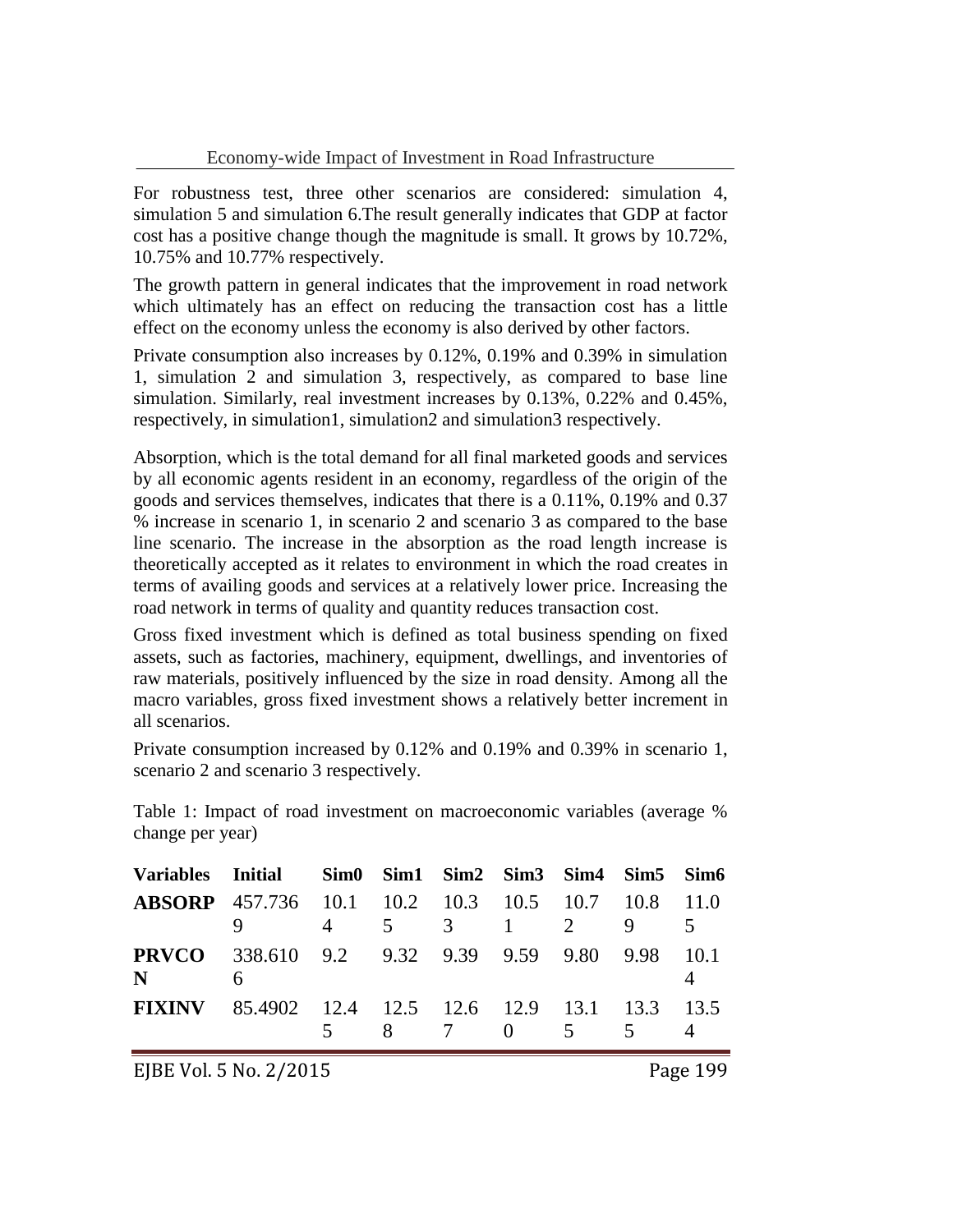| GDPFC2 354.952 10.6 10.6 10.6 10.6 10.7 10.7 10.7 |                 |  |  |  |  |
|---------------------------------------------------|-----------------|--|--|--|--|
|                                                   | 3 4 6 7 9 2 5 7 |  |  |  |  |

Source: *Simulation results*

#### **4.3.2. Impact of road investment on trade balance**

Table 2 presents result for trade balance. Real export increases by 0.16% in simulation1 compared to base line simulation, while it increases by 0.26% and 0.53% in simulation 2 and simulation 3 as compared to the base line simulation.

Similarly, real import increases by 0.08%, 0.14% and 0.27%, respectively, in simulation 1, simulation 2, simulation 3 as compared to the base line simulation.

Simulation 4,5 and 6 indicates that both real export and import shows improvements as the road length expands (the transaction cost reduces).

Table 2: Impact of road investment on export and import (average % change per year)

| Variables Initial Sim0 Sim1 Sim2 Sim3 Sim4 Sim5 Sim6          |        |  |  |  |  |
|---------------------------------------------------------------|--------|--|--|--|--|
| <b>Export</b> 52.14 12.39 12.55 12.65 12.92 16.12 16.92 17.17 |        |  |  |  |  |
| <b>Import</b> - $10.64$ 10.72 10.78 10.91 9.71 10.13 10.26    |        |  |  |  |  |
|                                                               | 126.51 |  |  |  |  |

**Source:** *Simulation results*

#### **4.3 .3. Sectoral impact of investment on road infrastructure**

As the different sectors have differing transport intensities, a shock in transport costs will have substantially various effects on the different sectors.

Table 3 indicates that agricultural sector grows by 0.03%, 0.05% and 0.09 % in simulation1, simulation 2 and simulation 3, respectively, compared to the base line scenario. The industrial sector grows by 0.19%, 0.32% and 0.65 %, respectively, in simulation,1 simulation 2 and simulation 3 as compared to the base line scenario. The service sector also grows by 0.05%, 0.09% and 0.17% under simulation 1, simulation 2 and simulation 3 respectively as compared to the base line scenario. The remaining scenario (4, 5 and 6) also depicts the same growth pattern.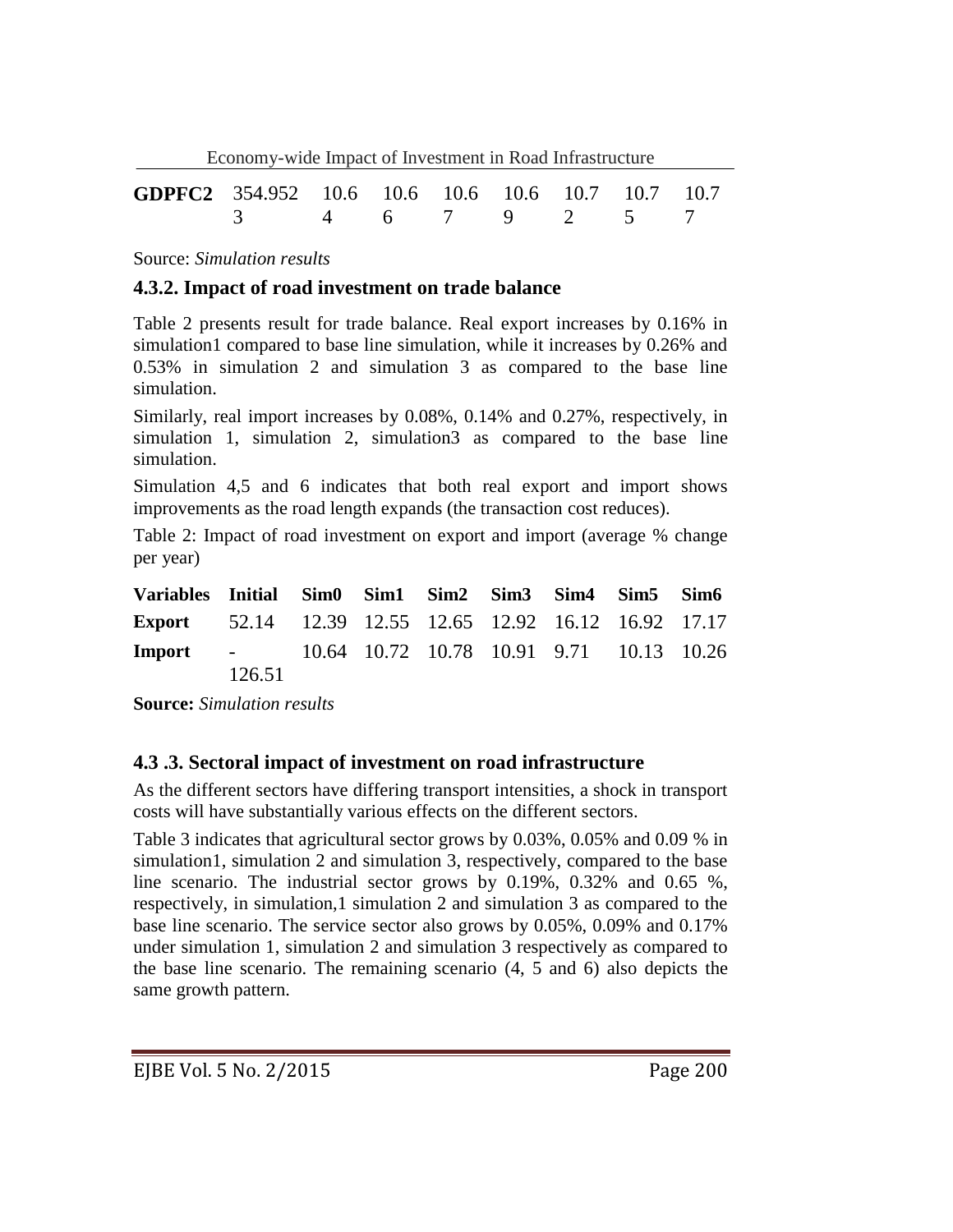The result indicates investment in road infrastructure contributes more for the industrial sector than the other sectors. The next sector benefited from road infrastructure is the agricultural sector followed by the service sector.

| <b>Variables</b>  | <b>Initial</b> | Sim <sub>0</sub> | Sim1 | Sim <sub>2</sub> | Sim <sub>3</sub> | Sim4 | Sim <sub>5</sub> | Sim <sub>6</sub> |
|-------------------|----------------|------------------|------|------------------|------------------|------|------------------|------------------|
| <b>Agricultur</b> | 174.2          | 7.20             | 7.23 | 7.25             | 7.29             | 7.38 | 7.44             | 7.51             |
| e                 | 6              |                  |      |                  |                  |      |                  |                  |
| <b>Industry</b>   | 36.20          | 13.9             | 14.0 | 14.2             | 14.5             | 15.0 | 15.5             | 16.1             |
|                   |                | $\theta$         | 9    | 2                |                  |      |                  | $\overline{4}$   |
| <b>Service</b>    | 144.5          | 13.4             | 13.4 | 13.5             | 13.5             | 13.6 | 13.8             | 14.0             |
|                   | $\theta$       | $\theta$         |      |                  | 8                |      |                  |                  |

Table 3: Sectoral impact of investment on road (average % change per year)

**Source:** *own computation from simulation results*

#### **4.3.4. Impact of road investment on factor income**

In relation to returns to factors of production, the results from the CGE model are provided in Table 4. Aggregate factor income has improved in all simulations. The increase in factors income is because of increase in output of activities in all the sectors (industry, service and agriculture). However, the higher growth rate in aggregate factor income is obtained in simulation 6 compared to other simulations. The average growth rate of aggregate returns rises from 10.59% in simulation 1 to 12.54% in simulation 6. It has grown by 0.18%, 0.3%, 0.56%, 0.94%, 1.12% and 1.4%, respectively, for simulation 1, 2, 3, 4, 5 and 6 compared to the baseline simulation. Therefore, returns to all factors of production increase as the road density increases.

| <b>Variables</b> | <b>Initial</b> | share  | Sim0  | Sim1  | Sim2  | Sim <sub>3</sub> | Sim4  | Sim <sub>5</sub> | Sim <sub>6</sub> |
|------------------|----------------|--------|-------|-------|-------|------------------|-------|------------------|------------------|
| Labor            | 174.0084       | 49.02  | 9.42  | 9.60  | 9.72  | 10.02            | 10.36 | 10.62            | 10.86            |
| Capital          | 110.3244       | 31.08  | 9.59  | 9.80  | 9.95  | 10.30            | 10.71 | 11.02            | 11.31            |
| Land             | 39.76201       | 11.20  | 11.17 | 11.47 | 11.68 | 12.19            | 12.76 | 13.22            | 13.63            |
| Livestock        | 30.85749       | 8.69   | 12.17 | 12.44 | 12.62 | 13.07            | 13.58 | 13.98            | 14.35            |
| Average          |                | 100.00 | 10.59 | 10.83 | 10.99 | 11.39            | 11.85 | 12.21            | 12.54            |

Table 4: Impact of road investment on factor income (Average % change).

EJBE Vol. 5 No. 2/2015 Page 201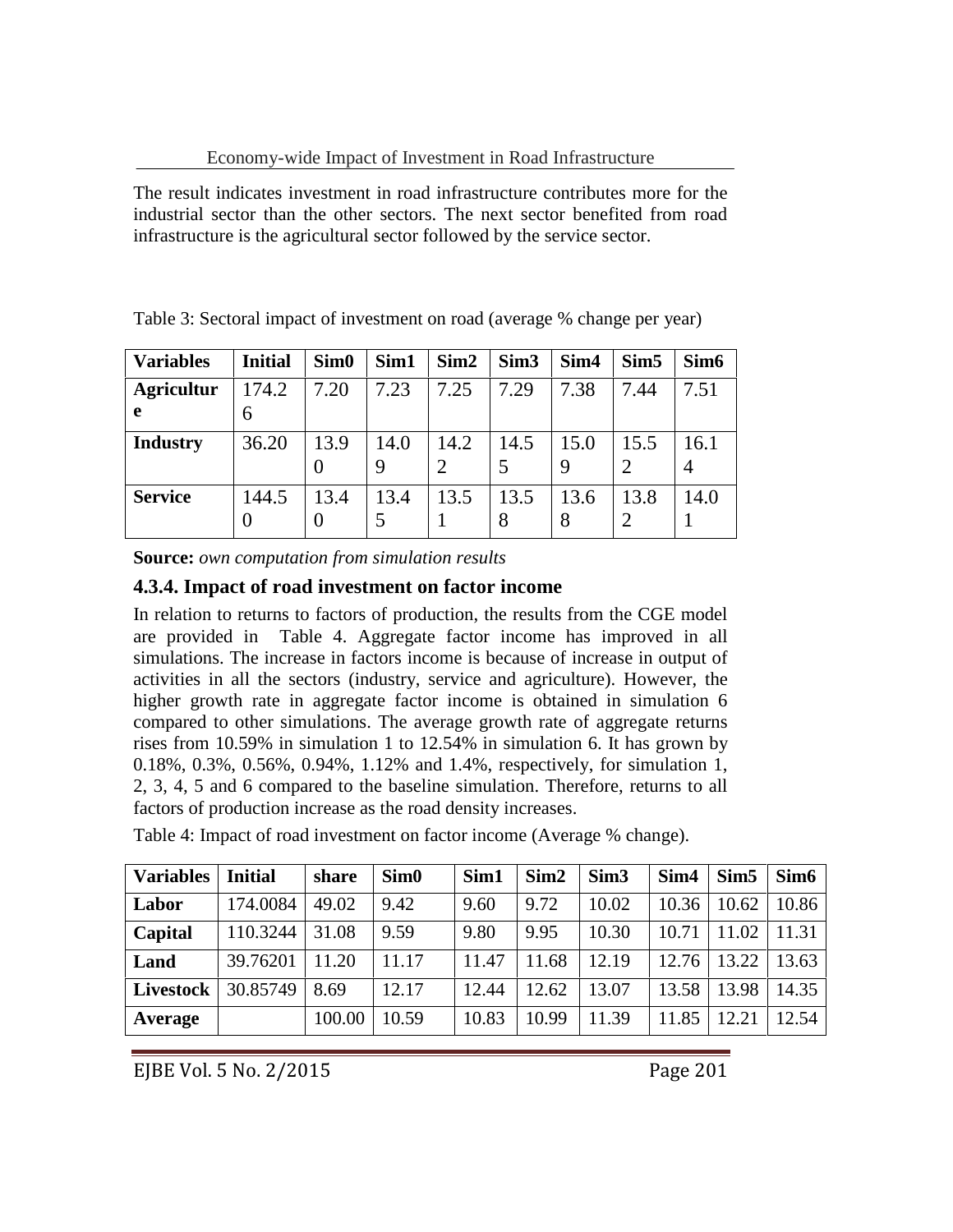#### **Source:** *Simulation results*

It appears that households that possess a large number of farm animals, larger land size and better land quality and better human and fiscal capital benefit more from road infrastructure. Among the factors of production, the return of land grows at the fastest rate. Income from land grows by 0.3%, 0.5%, 1%, 1.5%, 2% and 2.5% for simulation 1, 2, 3, 4, 5 and 6 compared to the baseline simulation. The reason could be as the road density increases, productivity of land would increase. The effect of roads on income is larger in a situation where poor farm households use fertilizer as fertilizer raises the return to land (Wondimu, 2012).

The poor benefit from road infrastructure boosts the overall factor productivity and the return to assets possessed by this group of the household(Wondimu, 2012). Factor income on the average has increased by 0.18%, 0.30%, 0.60%,0.94%,1.2% and 1.44% in simulation 1, 2, 3,4 ,5 and 6 compared to base line simulation.

## **4.3.5 Impact of road investment on households income and expenditure**

Road projects interventions improve income by altering farm gate price ratios and subsequently influencing micro level production, resource allocation and marketing decisions. Apart from the condition of road access, the effectiveness of markets and the institutions that support them will be critical in determining producer responses to the incentives created by road improvements (Wondimu, 2012).

### *4.3.5.1 Impact of road investment on household Income*

The primary sources of income for households are factor payments generated during production. They also receive transfers from other institutions like government, other domestic institutions and the rest of the world. One can analyze the impact of investment in road on household income using Table 5.

Table 5 below indicates that as the road network increases, aggregate household income has registered positive growth. It grows by 9.5%, 9.76%, 9.56%, 10.31%, 10.59% and 10.80% in simulations 1, 2, 3, 4, 5 and 6 respectively as compared to the baseline scenario.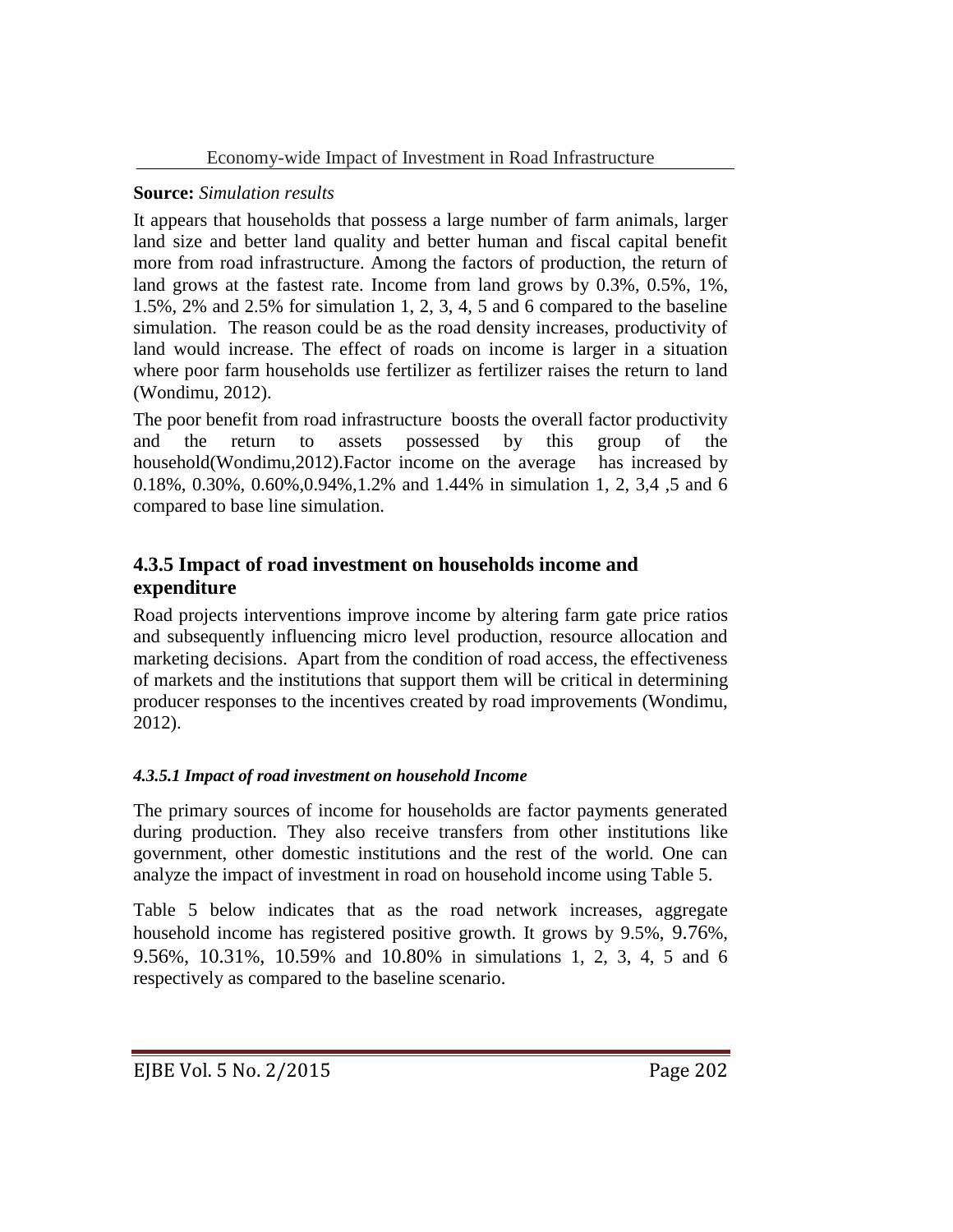Table 5 also indicates that household income increased by 0.14%, 0.24%, 0.48%, 0.73%, 0.97%% and 1.16% respectively for simulation 1, 2,3,4,5 and 6 as compared to the base line scenario.

One can also show that the impact of this investment on poor and non-poor households by aggregating income of households in different agro ecological zones through dividing urban and rural areas (see table 6). In general the investment in road will result in increase in real incomes of all households groups irrespective of where they live and wealth status (see table 5). Improvement in road access enhances income through reducing transaction and transport cost, enhancing competition, expanding market opportunities and improving spatial prices for goods and factors (Wondimu, 2012). Through the price mechanisms, it subsequently influences various micro level decisions, namely what to produce (the choice of the cropping pattern), how to produce (input use pattern in general and adoption of new techniques in particular), how much to produce, how much to sell and where to sell. These decisions in turn, through their effect on static and dynamic efficiency, ultimately influence the level of income farm households can generate from their fixed resources (ibid).

| Household             | <b>Initial</b>          | share | Sim0 | Sim1  | Sim2  | Sim <sub>3</sub> | Sim <sub>4</sub> | Sim <sub>5</sub> | Sim <sub>6</sub> |
|-----------------------|-------------------------|-------|------|-------|-------|------------------|------------------|------------------|------------------|
|                       | (in<br>billion<br>Birr) |       |      |       |       |                  |                  |                  |                  |
| <b>Rural poor</b>     | 73.93                   | 19.75 | 9.88 | 10.09 | 10.24 | 10.59            | 10.86            | 11.40            | 11.66            |
| Rural<br>non-<br>poor | 261.08                  | 69.74 | 9.64 | 9.80  | 9.90  | 10.16            | 10.46            | 10.70            | 10.90            |
| Urban poor            | 3.83                    | 1.02  | 8.8  | 8.91  | 8.98  | 9.17             | 9.40             | 9.50             | 9.70             |
| Urban<br>non-<br>poor | 35.54                   | 9.49  | 7.65 | 7.74  | 7.80  | 7.95             | 8.15             | 8.25             | 8.35             |
| <b>Total</b>          | 374.38                  | 100   | 9.5  | 9.65  | 9.76  | 10.03            | 10.31            | 10.59            | 10.80            |

Table 5: Impact of investment in road on household income (average % change per year)

**Source:** *Simulation results*

Identifying the role of roads in poverty reduction and pro-poor growth is critical for policy makers and transport strategist in developing countries. Assessing whether road infrastructures facilitate pro-poor growth or whether the non-poor benefiting more from road projects is critical.

As can be seen in table 6 households who are categorized in the humid poor are very responsive as the road density increases (transaction cost reduces) as

EJBE Vol. 5 No. 2/2015 Page 203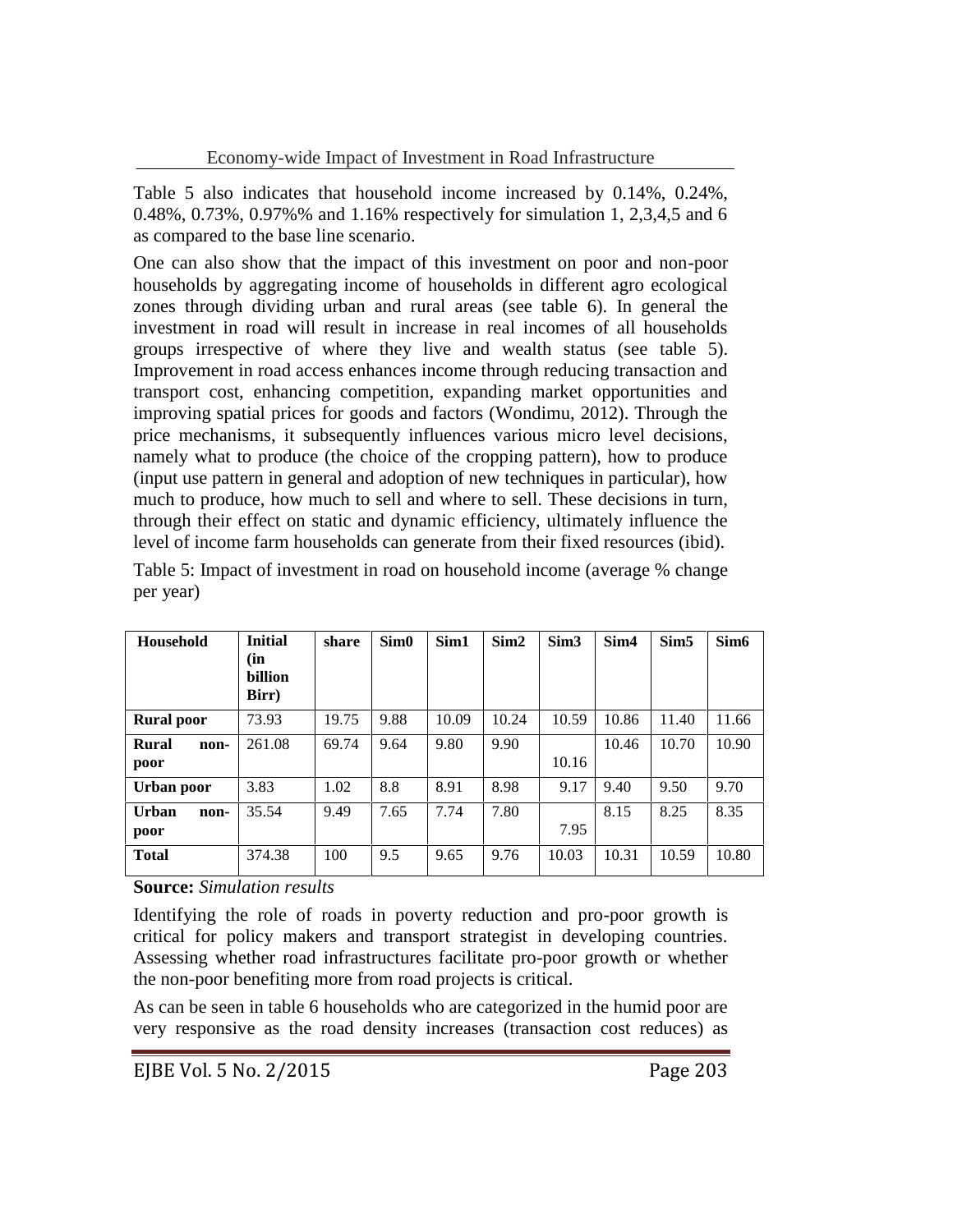compared to the remaining group. In this group the household income increases as road density increases by 0.31%, 0.52% and 0.9% in simulation 1, simulation2 and simulation 3 compared to the base line simulation. Secondly, the highland cereal poor and drought prone poor groups have benefited from road investment. In these groups household income increases as road density increases by 0.23%, 0.38% and 0.75% in simulation 1, simulation2 and simulation 3 as compared to the base line simulation.

In general, in all simulation and household groups the poor are more benefited as compared to the non poor which indicates that investment in road is pro poor.

| Household                                | <b>Initial</b><br>(billion<br>birr) | <b>Share</b> | Sim <sub>0</sub> | Sim1  | Sim2  | Sim <sub>3</sub> | Sim <sub>4</sub> | Sim <sub>5</sub> | Sim <sub>6</sub> |
|------------------------------------------|-------------------------------------|--------------|------------------|-------|-------|------------------|------------------|------------------|------------------|
| <b>Highland cereal poor</b>              | 29.5                                | 7.88         | 9.89             | 10.12 | 10.27 | 10.64            | 11.09            | 11.39            | 11.69            |
| <b>Highland</b><br>cereal<br>non<br>poor | 109.9                               | 29.37        | 9.78             | 9.97  | 10.10 | 10.41            | 10.78            | 11.08            | 11.28            |
| <b>Humid</b> poor                        | 15.7                                | 4.2          | 10.33            | 10.64 | 10.85 | 11.36            | 11.23            | 12.83            | 13.13            |
| Humid non poor                           | 42.8                                | 11.44        | 10.07            | 10.22 | 10.32 | 10.57            | 10.87            | 11.07            | 11.27            |
| Drought prone poor                       | 18                                  | 4.81         | 9.85             | 10.08 | 10.23 | 10.60            | 11.05            | 11.35            | 11.65            |
| <b>Drought</b><br>prone<br>non<br>poor   | 41                                  | 10.96        | 9.83             | 10.01 | 10.12 | 10.41            | 10.73            | 11.03            | 11.23            |
| Pastoral poor                            | 3.8                                 | 1.02         | 9.98             | 10.19 | 10.33 | 10.68            | 11.08            | 11.38            | 11.68            |
| Pastoral non poor                        | 19.5                                | 5.21         | 9.89             | 10.06 | 10.17 | 10.46            | 10.79            | 10.99            | 11.29            |
| <b>Farming poor</b>                      | 6.9                                 | 1.84         | 9.36             | 9.46  | 9.53  | 9.69             | 9.86             | 10.06            | 10.16            |
| Non farming non poor                     | 47.8                                | 12.77        | 8.61             | 8.71  | 8.78  | 8.94             | 9.11             | 9.31             | 9.41             |
| Urban poor                               | 3.8                                 | 1.02         | 8.8              | 8.91  | 8.98  | 9.17             | 9.4              | 9.5              | 9.7              |
| Urban non poor                           | 35.5                                | 9.49         | 7.65             | 7.74  | 7.80  | 7.95             | 8.15             | 8.25             | 8.35             |
|                                          | 374.2                               | 100          | 9.50             | 9.67  | 9.79  | 10.07            | 10.35            | 10.69            | 10.90            |

Table 6: Impact of investment in road on household income by agro ecological zones (average % change per year)

**Source:** *Simulation results*

#### *4.3.5.2. Impact of road investment on household consumption expenditure*

Consumption by households basically depends on observable household characteristics such as age, sex and household size. In addition, consumption can be affected by household's own capital or wealth and other unobservable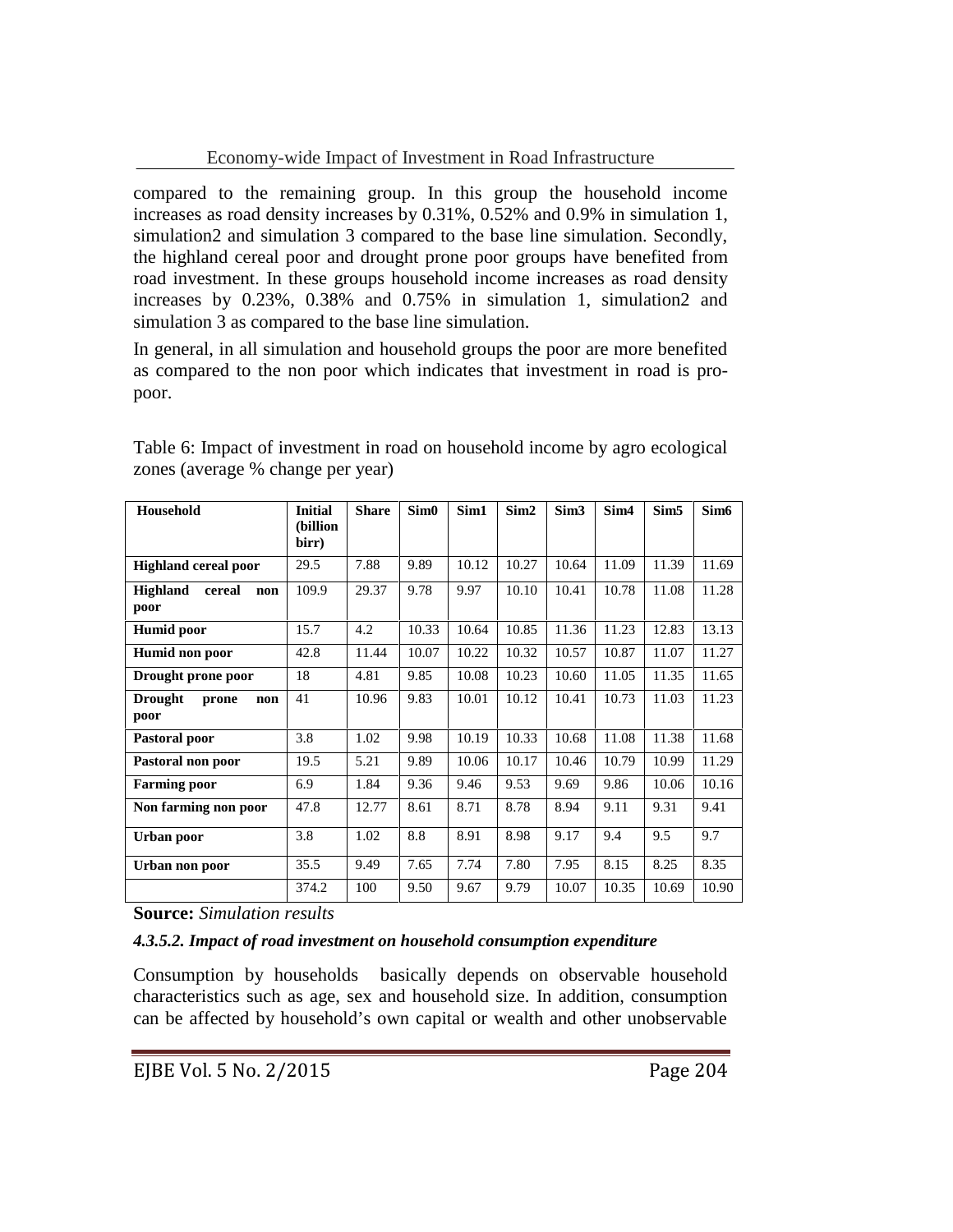heterogeneous characteristics of the households. However, provision of public facilities such as roads is important to facilitate production and consumption processes (Wondimu, 2010).

Household consumption grows by 9.16%, 9.25%, 9.48%, 9.71%, 9.97%, and 10.16% in simulation 1, 2,3,4,5 and 6, respectively as compared to the baseline simulation. It grows by 0.13%, 0.23%, 0.46%, 0.68%, 0.94% and 1.13% respectively as compared to the base line simulation. The consumption pattern in rural poor is a bit better than the other household group. Similarly the consumption pattern for rural area is better than the urban area. This might be associated with saving culture and access to roads in the rural areas compared to the urban areas. In general, household consumption raises more with investment in road infrastructure.

The simulation result also indicates that increases in road density or reduction in transport and trade margin benefit more the poor rural and urban household. The poor household benefits 0.04%,0.08% 0.14%, 0.07% ,0.38% and 0.4% higher than the non-poor household in simulation 1,2,3,4,5 and 6 respectively. The result is similar to Wondimu (2012) where the poor rural household benefited from growth in road density. But the response to a unit change in road growth is big as compared to the result of this study. Wondimu (2012) found that a 1% increase in road density increases consumption growth by 13 percent which is significant at 1% significance level. Both studies suggest that road has significant effect on rural households' consumption growth.

| household                   | <b>Initial</b><br>(in<br>billion<br>Birr) | <b>Share</b> | Sim0 | Sim1 | Sim2 | Sim <sub>3</sub> | Sim <sub>4</sub> | Sim <sub>5</sub> | Sim <sub>6</sub> |
|-----------------------------|-------------------------------------------|--------------|------|------|------|------------------|------------------|------------------|------------------|
| <b>Rural poor</b>           | 70.18                                     | 20.73        | 9.62 | 9.79 | 9.91 | 10.20            | 10.37            | 10.88            | 11.08            |
| <b>Rural</b><br>non<br>poor | 237.97                                    | 70.28        | 9.17 | 9.30 | 9.39 | 9.62             | 9.87             | 10.07            | 10.26            |
| Urban poor                  | 3.43                                      | 1.01         | 8.24 | 8.32 | 8.38 | 8.51             | 8.67             | 8.79             | 8.90             |
| Urban<br>non<br>poor        | 27.04                                     | 7.98         | 6.31 | 6.39 | 6.44 | 6.57             | 6.72             | 6.84             | 6.94             |
| <b>Total</b>                | 338.61                                    | 100          | 8.59 | 9.16 | 9.25 | 9.48             | 9.71             | 9.97             | 10.15            |

Table 7: Impact of investment in road on household consumption (Average % change per year)

**Source:** *Simulation results*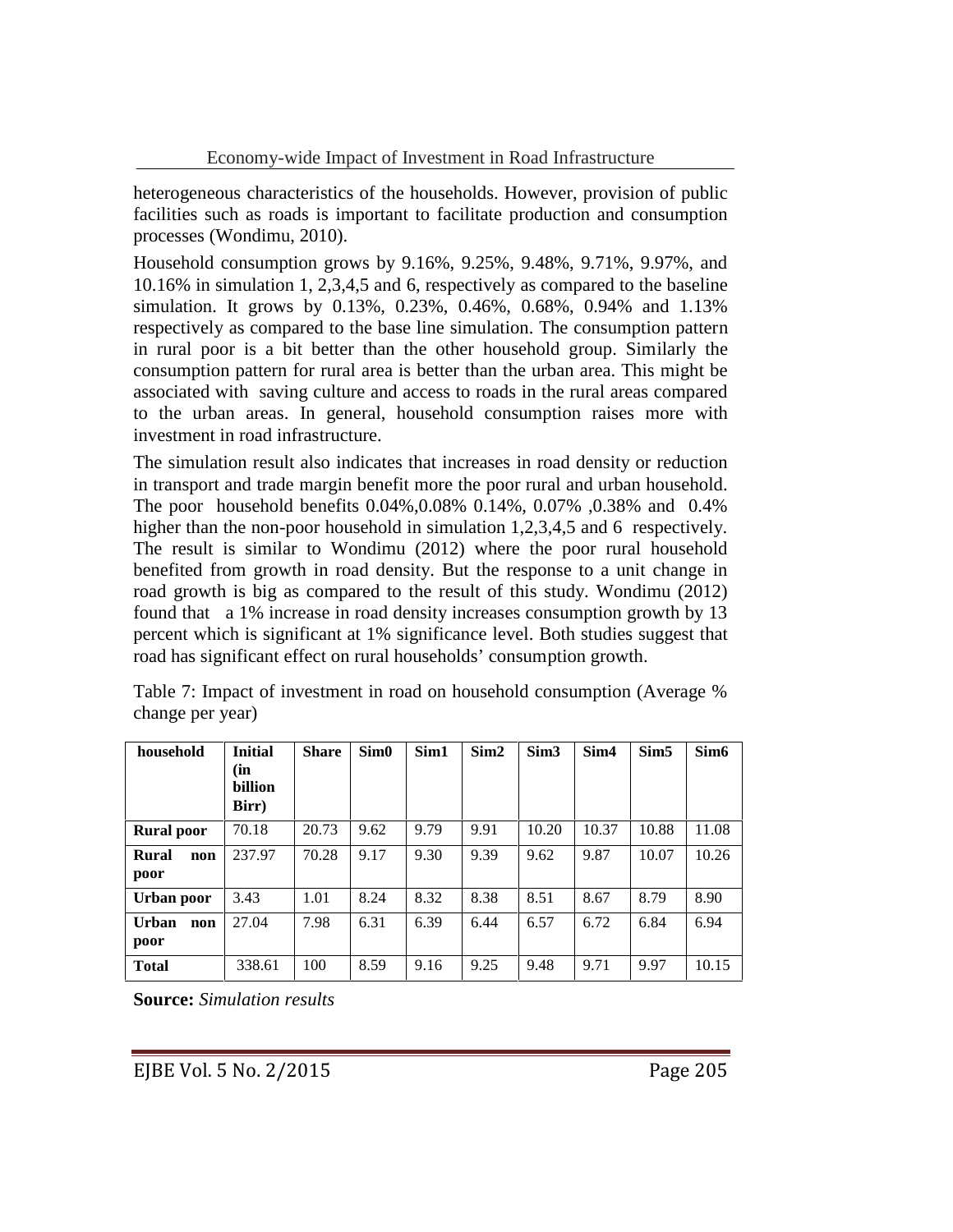Table 8: Impact of investment in road on household consumption by agro ecological zones (Average % change per year)

| <b>Households</b>           | <b>INITIAL</b> | <b>Share</b> | Sim0  | Sim1  | Sim <sub>2</sub> | Sim <sub>3</sub> | Sim <sub>4</sub> | Sim <sub>5</sub> | Sim <sub>6</sub> |
|-----------------------------|----------------|--------------|-------|-------|------------------|------------------|------------------|------------------|------------------|
| <b>Highland cereal poor</b> | 28.0287        | 8.28         | 9.63  | 9.80  | 9.92             | 10.21            | 10.53            | 10.80            | 11.04            |
| Highland cereal non         | 101.6645       | 30.02        | 9.39  | 9.56  | 9.67             | 9.95             | 10.26            | 10.51            | 10.75            |
| poor                        |                |              |       |       |                  |                  |                  |                  |                  |
| Humid poor                  | 14.88678       | 4.40         | 10.08 | 10.35 | 10.54            | 10.99            | 10.76            | 12.38            | 12.57            |
| Humid non poor              | 39.57851       | 11.69        | 9.67  | 9.79  | 9.86             | 10.06            | 10.27            | 10.45            | 10.62            |
| Drought prone poor          | 17.13067       | 5.06         | 9.6   | 9.79  | 9.92             | 10.25            | 10.61            | 10.90            | 11.17            |
| Drought<br>prone<br>non     | 37.93422       | 11.20        | 9.43  | 9.60  | 9.71             | 9.98             | 10.29            | 10.54            | 10.77            |
| poor                        |                |              |       |       |                  |                  |                  |                  |                  |
| Pastoral poor               | 3.593093       | 1.06         | 9.73  | 9.88  | 9.99             | 10.24            | 10.53            | 10.76            | 10.98            |
| Pastoral non poor           | 18.0667        | 5.34         | 9.49  | 9.62  | 9.71             | 9.94             | 10.19            | 10.39            | 10.58            |
| <b>Farming poor</b>         | 6.541493       | 1.93         | 9.07  | 9.14  | 9.19             | 9.31             | 9.44             | 9.55             | 9.65             |
| Non farming non poor        | 40.72477       | 12.03        | 7.89  | 7.98  | 8.04             | 8.19             | 8.36             | 8.49             | 8.61             |
| Urban poor                  | 3.425521       | 1.01         | 8.24  | 8.32  | 8.38             | 8.51             | 8.67             | 8.79             | 8.90             |
| Urban non poor              | 27.03559       | 7.98         | 6.31  | 6.39  | 6.44             | 6.57             | 6.72             | 6.84             | 6.94             |

**Source:** *Simulation results*

Overall, the effects of even a 100% increase in road infrastructure are fairly small compared to the rather large effects found in some of the results from the production-function literature. This is because Ethiopia has such a low level of road infrastructure that even doubling it leaves the country with an insufficient network.

### **3.3.6 Welfare Effects**

Equivalent variation (EV) measures the change in utility due to the change in prices by using the current prices as the base price and asks what income change is needed at the current price that corresponds to the anticipated change in terms of its impact on utility (Varian, 1992).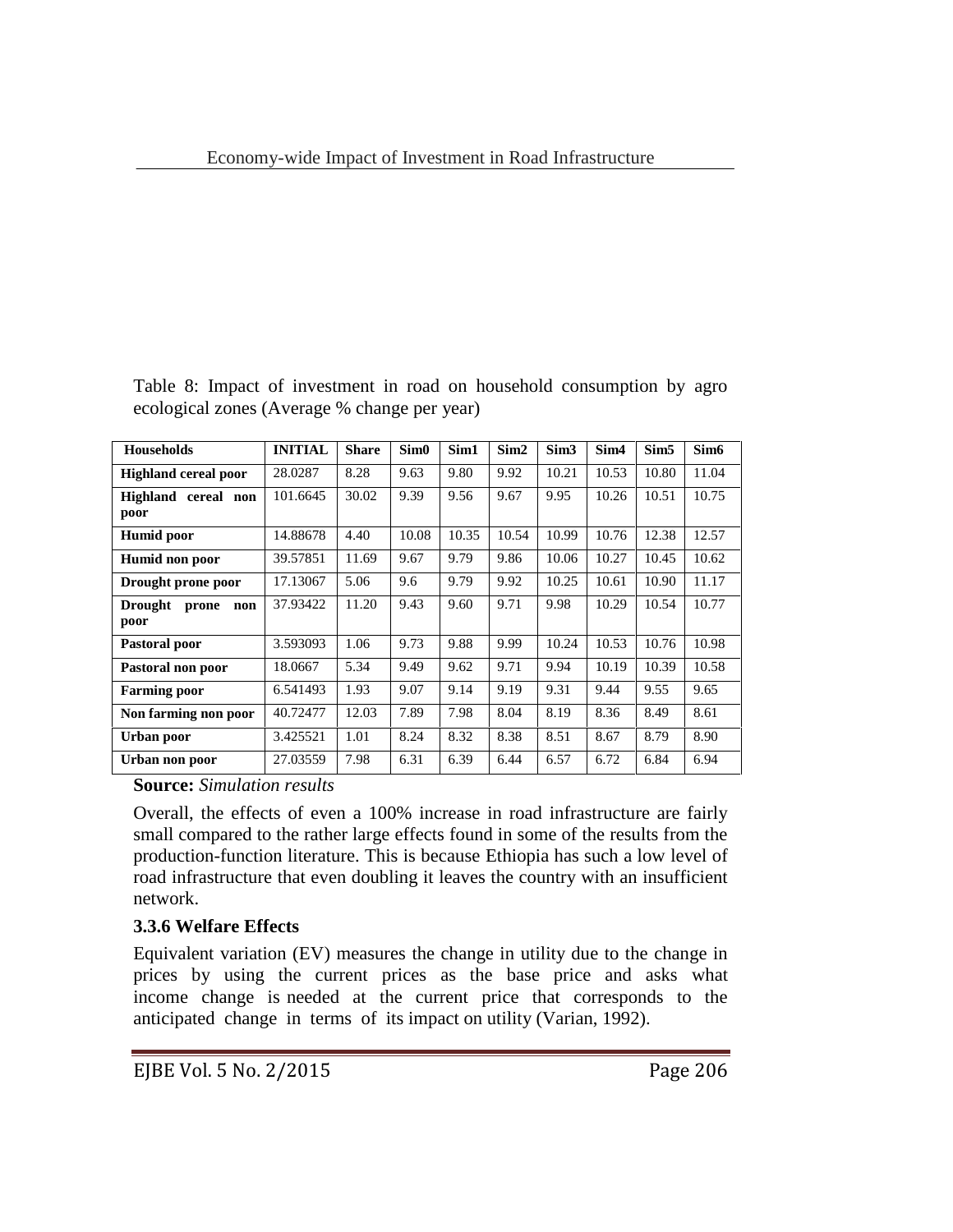Economy-wide Impact of Investment in Road Infrastructure

EV is widely used as welfare indicator in the literature for CGE models. The major reason behind this is that EV measures the income change at current prices and keeps price fixed at status-quo for different policies, which makes it suitable to compare more than one proposed policy change. Positive EV would imply that there is a welfare gain due to the policy shock while negative EV would imply that there is welfare (utility) loss.

In all the six scenarios, one can see positive EVs for the increases in road density indicating welfare improvements. The EVs showed the highest increase for all household groups during the high case scenario (SIM6) by 2.8% (rural poor), 1.64% (rural non-poor), 2.52% (urban poor) and 1.47% (urban non-poor). The welfare of rural households improved larger than that of the urban counterparts with poor households being relatively well-off in both areas.



**Source:** *Simulation results*

## **5. Conclusion and policy implications**

#### **5.1. Conclusion**

In this study attempt was made to examine economy wide impact of investment in road infrastructure using a recursive dynamic CGE model. The study used an updated version of the 2005/06 EDRI Social Accounting Matrix. Six simulations were done to evaluate economy wide impact of investment in road infrastructure.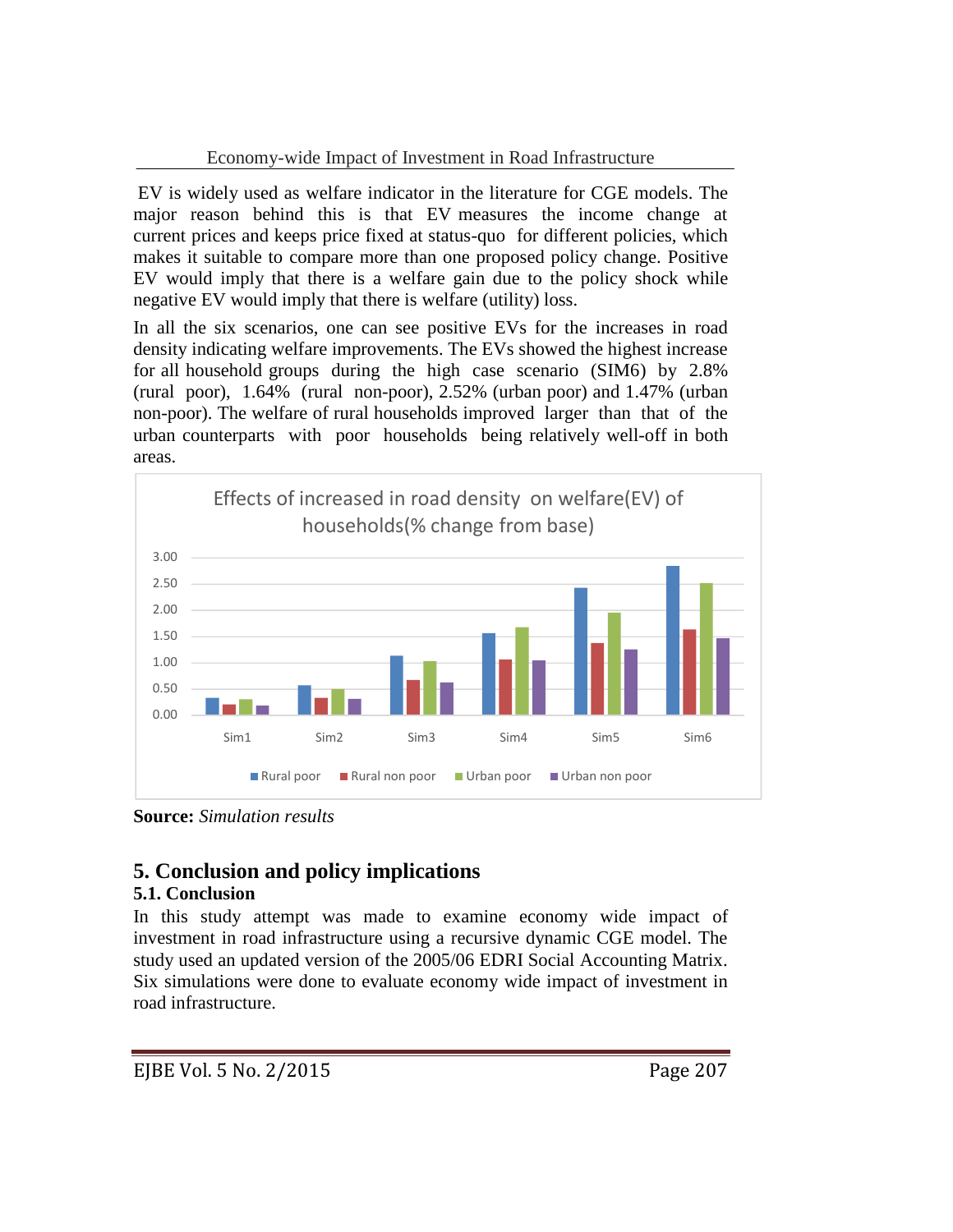Economy-wide Impact of Investment in Road Infrastructure

Simulations with the CGE model confirm that with increasing availability of road infrastructure, there is a positive growth in the macroeconomic indicators (Real GDP, absorption, investment, private consumption, real export, and real import) though the magnitude of the effects is relatively small compared with the high investment costs and the changes varies among the different indicators. This is partly because the initial road density is so low that even doubling the availability leaves a country with a highly insufficient network. Similarly, the demand for labor, capital, land and livestock increases with increasing availability of road infrastructure. Income from livestock and land responds better compared to labor and capital as road investment increases. Welfare, measured as equivalent variation (EV), increases on average and at the disaggregate level for all households. In this case the poor benefited more from road investment in terms of earning better income and consumption. This indicates that road infrastructure investment is a pro poor growth. Road infrastructure affects the production sectors differently. In particular, the industrial sectors benefit while agricultural sectors are relatively less favored. In general, road infrastructure investment programmes are an instrument to

support the development of a country, as increased road infrastructure has positive effects on economic growth and welfare.

#### **5.2. Implications**

This study has some useful implications for policy and future research in relation to investment in road infrastructure.

- Expanding road infrastructure for each agro-zone according to their comparative advantage will provide important inputs for policy making.
- Currently, Ethiopia has reached at the road density of 90.5 km per thousand square km which falls far behind the average road density of lower middle income countries which is about 260 km/1000 sq.km. Therefore, it needs further attention by the government and international donors to enhance the road infrastructure in the country. In this case the RSDP is well performing and required to continue at the same rate or beyond the economy growth.
- Continuing with the road infrastructure development during the PASDEP period has less effect on the overall economic performance and welfare effect compared with the road infrastructure development during the GTP period. Continuing the road infrastructure development growth during GTP period helps to attain the road density requirement of the middle income countries as early as possible.
- As the result showed the land, Livestock holding and human & capital base of a household significantly influence its capacity to benefit from road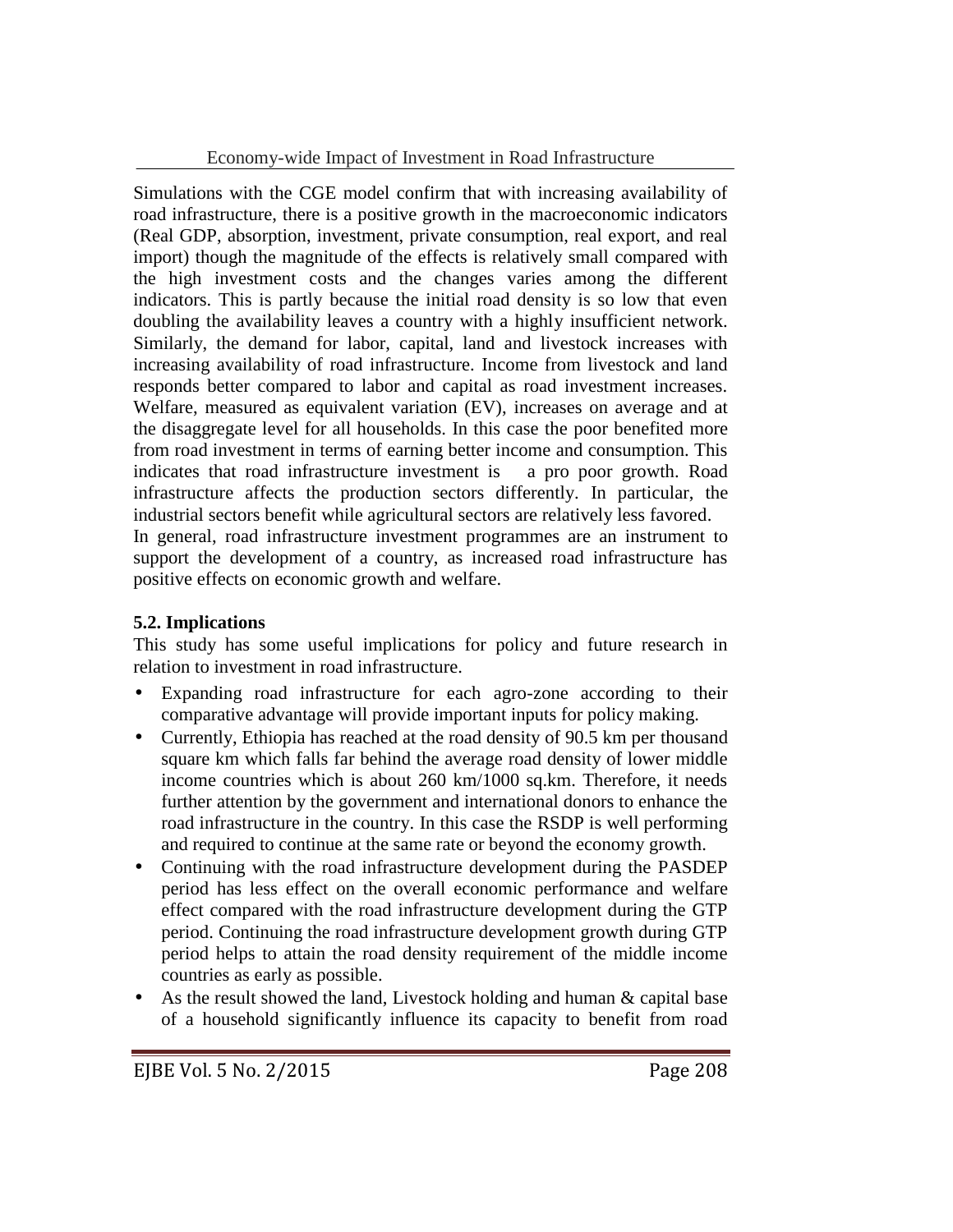investment. Therefore, raising the human capital base and access to other productive resources, such as education and health services, will be necessary for road infrastructure to raise household income in general and the income of the poor in particular.

- For the economy of Ethiopia to be transformed from agricultural to Industrial, the integration of efficient market will be critical. In this case it requires all markets in any regions to be interconnected so that there will be a backward and forward linkage between agricultural and industrial sectors. This implies that the government of Ethiopia should continue its effort in road development.
- While expanding road access is essential, it is not, however, a complete solution as such kind of intervention should be accompanied by other policy and institutional measures to obtain the benefits obtained through investing on road infrastructure.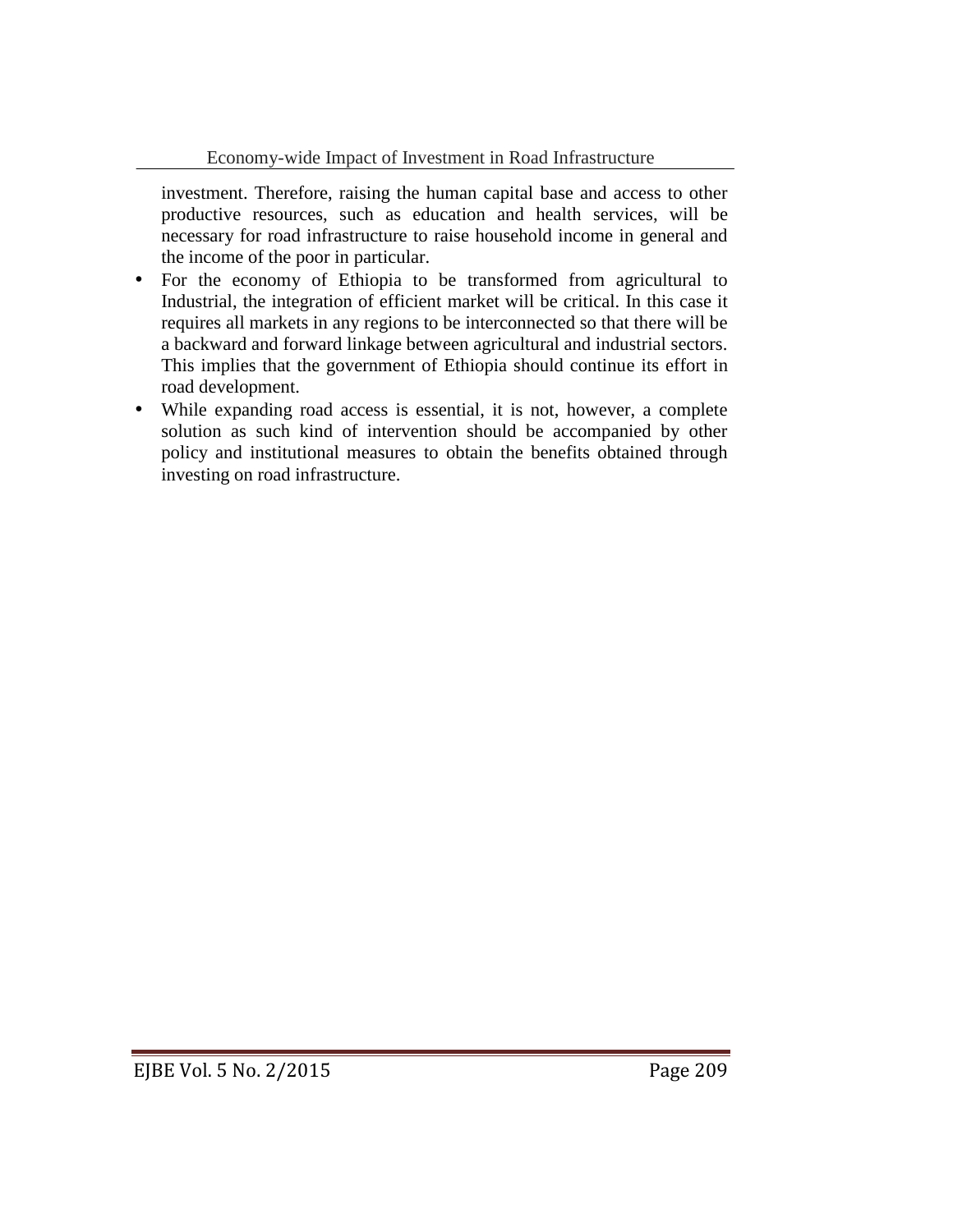#### **References**

- Abhijit, B., Esther, D. and Nancy, Q.(2012). On the Road: Access to Transportation Infrastructure and Economic Growth in China.
- Barro, R.J. (1990). Government spending in a simple model of exogenous growth. Journal ofPolitical Economy 98, 103-125.
- Balisacan,A.M.,Pernia, E.M. (2002).Probing beneath cross-national averages: poverty, inequality, and growth in the Philippines, vol 7, ERD working paper series. Economics and ResearchDepartment, Asian Development Bank, Manila.
- Brenneman, A., Kerf, M. (2002). Infrastructure and Poverty Linkages: A Literature Review.Washington, DC: The World Bank, manuscript.
- C.J. Morrison, and E. Schwartz (1996).State infrastructure and productive performance. American Economic Review, 86,1996, pp. 1095-1111.
- Canning, D., and P. Pedroni (2008).Infrastructure and long-run economic growth.The Manchester School 76(5), 504–527.
- Dercon, S., Daniel G., John, H., and Tassew, W.(2009). The Impact of Agricultural Extension and Roads on Poverty and Consumption Growth in Fifteen Ethiopian Villages, American Journal of Agricultural Economics 91(4): 1007-1021.
- Dissou, Y. and Didic, S. (2011). Public Infrastructure and Economic Growth a Dynamic Computable General Equilibrium Analysis with Heterogeneous Agents.
- EDRI (Ethiopian Development Research Institute) (2009). Ethiopia: Input Output Table and Social Accounting Matrix*.* Ethiopian Development

EJBE Vol. 5 No. 2/2015 Page 210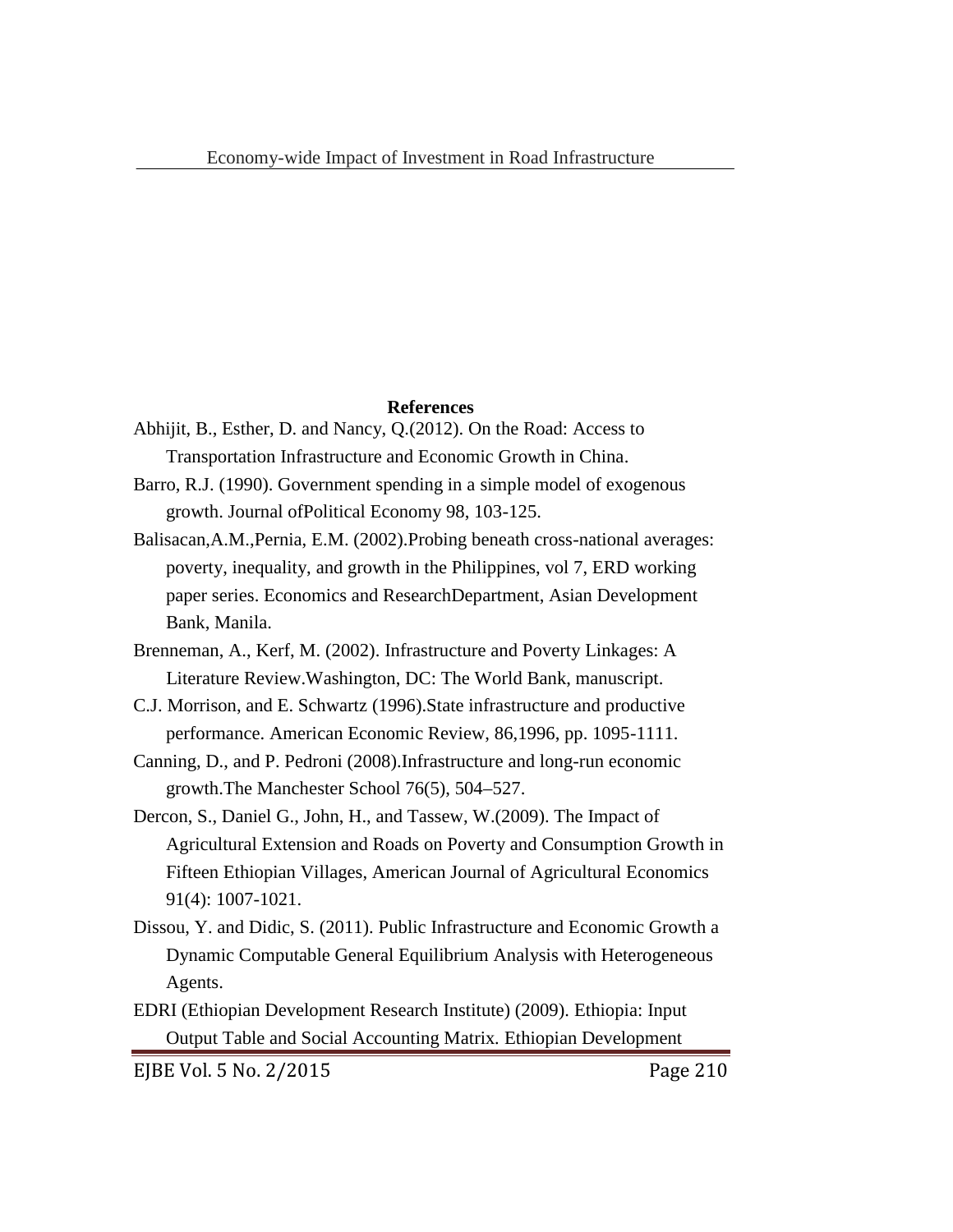Research Institute in collaboration with the Institute of Development Studies at the University of Sussex.

- Ethiopian Roads Authority (2014).Assessment of 17 Years Performance Road Sector Development Program, Addis Ababa.
- Fan, S., and X. Zhang (2004).Infrastructure and regional economic development in rural China. China Economic Review 15, 203– 214.
- Fan, S., Chan-kang, C. (2005).Road development, economic growth, and poverty reduction in china (Research paper 138) Washington, D.C.: International Food policy Research Institute (IFPRI).
- F. Nourzad, and M. Vrieze(1995).Public capital formation and economic growth: Some international evidence, Journal of Productivity Analysis, vol. 6 (4), 1995, pp. 283-295.
- Geda, A. and Degefe, B. (2003).Explaining African Economic Growth: The Case of Ethiopia; Final Report to AERC.
- Hannah, S.(2014).Improving Africa's Roads: Modeling Infrastructure Investment and Its Effect on Sectoral Production Behavior. Development Policy Review, 2014, 32 (3): 327–353
- Hirschman,A.O.(1958).The Strategy of Economic Development(New havens: Yale University press, 1958).
- Jayant,M. and Peter, W. (2006). Does road improvement reduce poverty? a general Equilibrium Analysis for Lao PDR.
- Jimenez, E. (1995).Human and physical infrastructure: Public investment and pricing policies in developing countries. Handbook of development economics, vol3, Amsterdam: North-Holland.
- Lofgren, H., Harris, R.L., Robinson, S., With EL-Said, M., Thomas, M. (2002), A standard computablegeneral equilibrium (CGE) model in GAMS. Microcomputers in Policy Research, International Food Policy Research Institute.
- Lulit, A. (2012). Impact of Road on Rural Poverty. Evidence Form Fifteen Rural Villages in Ethiopia. In partial fulfillment of the requirements for obtaining the degree of Masters of Arts in development studies

EIBE Vol. 5 No. 2/2015 Page 211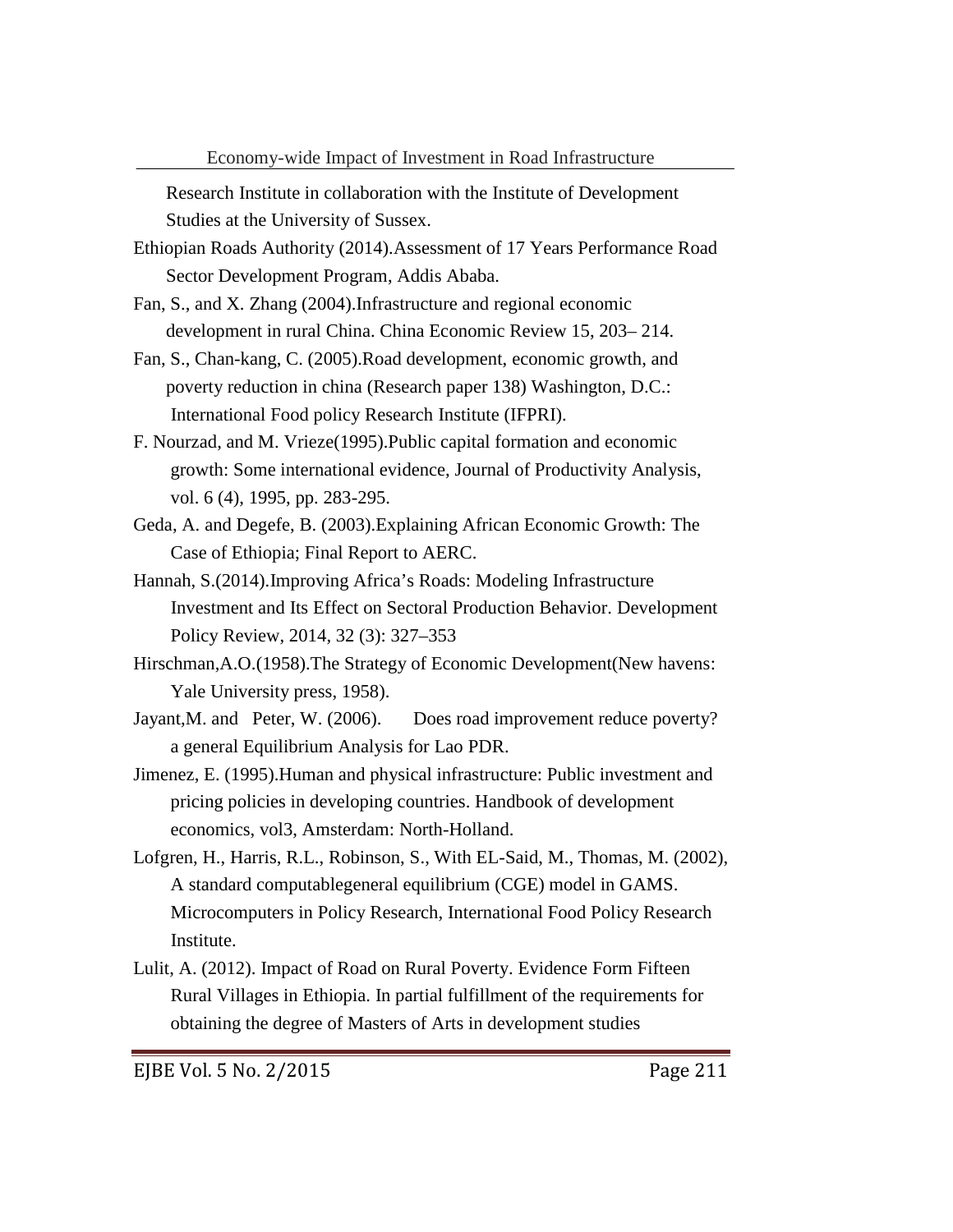Specialization: Economics of Development (ECD).

- Khandker, S.R., and G.B. Koolwal (2010).How Infrastructure and Financial Institutions Affect Rural Income and Poverty: Evidence from Bangladesh. The Journal of Development Studies 46(6), 1109-1137.
- Lokshin, M. and R. Yemtsov (2005) .Has Rural Infrastructure Rehabilitation in Georgia Helped the Poor? The World Bank Economic Review, 19 (2), 311–33.
- Khandker, S.R., Bakht, Z. and G. B. Koolwal (2009).The Poverty Impact of Rural Roads: Evidence from Bangladesh. Economic Development and Cultural Change, 57, 685–722.
- Kwon, E. (2001). Infrastructure, growth, and poverty reduction in Indonesia: Across-sectional analysis.
- Mu and Dominique van de Walle (2007).Rural Roads and Local Market Development in Vietnam.The World Bank Development Research Group Human Development and Public Services Team.
- Nourzad F., (2000).The productivity effect of government capital in developing and industrialized countries. Applied Economics, Vol. 32(9), pp. 1181-1187.
- Olsson, J. (2009).Improved Road Accessibility and Indirect Development Effects. Evidence from rural Philippines, Journal of Transport Geography 17(6): 476–83.
- PASDEP (2006). Plan for Accelerated and Sustained Development to End Poverty, Ethiopia, Addis Ababa.
- Renkow, M., D. G. Hallstrom, and D. D. Karanja. (2004). Rural infrastructure, transactions costs and market participation in Kenya. Journal of Development Economics 73 (1): 349–367.
- Shenggen, F. and Connie, C. (2005).Road Development, Economic Growth,and Poverty Reduction in China. International food policy research institute Washington DC.
- Stéphane, S. (2008).Infrastructure and Growth in Developing Countries: Recent Advances and Research Challenges. The World Bank

EIBE Vol. 5 No. 2/2015 Page 212